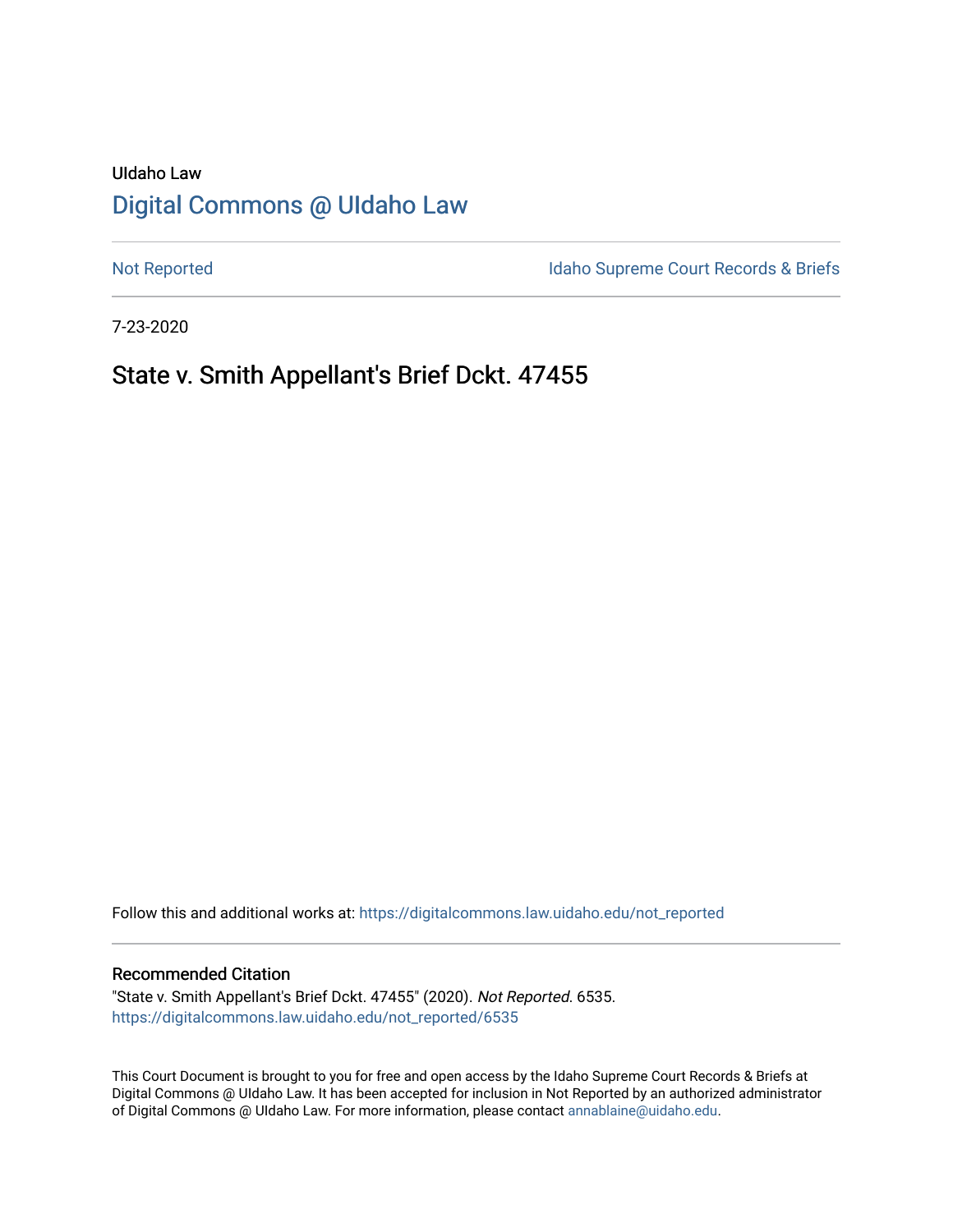Electronically Filed 7/23/2020 10:55 AM Idaho Supreme Court Melanie Gagnepain, Clerk of the Court By: Brad Thies, Deputy Clerk

### IN THE SUPREME COURT OF THE STATE OF IDAHO

) ) ) ) ) ) ) ) )

STATE OF IDAHO,

Plaintiff-Respondent,

v.

LEE THOMAS SMITH,

Defendant-Appellant. Defendant-Appellant. NOS. 47455-2019 & 47456-2019

ADA COUNTY NOS. CR0l-17-9345 & CR0l-18-54728

APPELLANT'S BRIEF

## BRIEF OF APPELLANT

### APPEAL FROM THE DISTRICT COURT OF THE FOURTH JUDICIAL DISTRICT OF THE STATE OF IDAHO, IN AND FOR THE COUNTY OF ADA

HONORABLE LYNN G. NORTON District Judge

ERIC D. FREDERICKSEN State Appellate Public Defender I.S.B. #6555

JENNY C. SWINFORD Deputy State Appellate Public Defender **I.S.B.** #9263 322 E. Front Street, Suite 570 Boise, Idaho 83702 Phone:(208)334-2712 Fax: (208) 334-2985 E-mail: documents@sapd.state.id.us

**ATTORNEYS FOR DEFENDANT-APPELLANT**  **KENNETH K. JORGENSEN**  Deputy Attorney General Criminal Law Division P.O. Box 83720 Boise, Idaho 83720-0010 (208) 334-4534

ATTORNEY FOR PLAINTIFF-RESPONDENT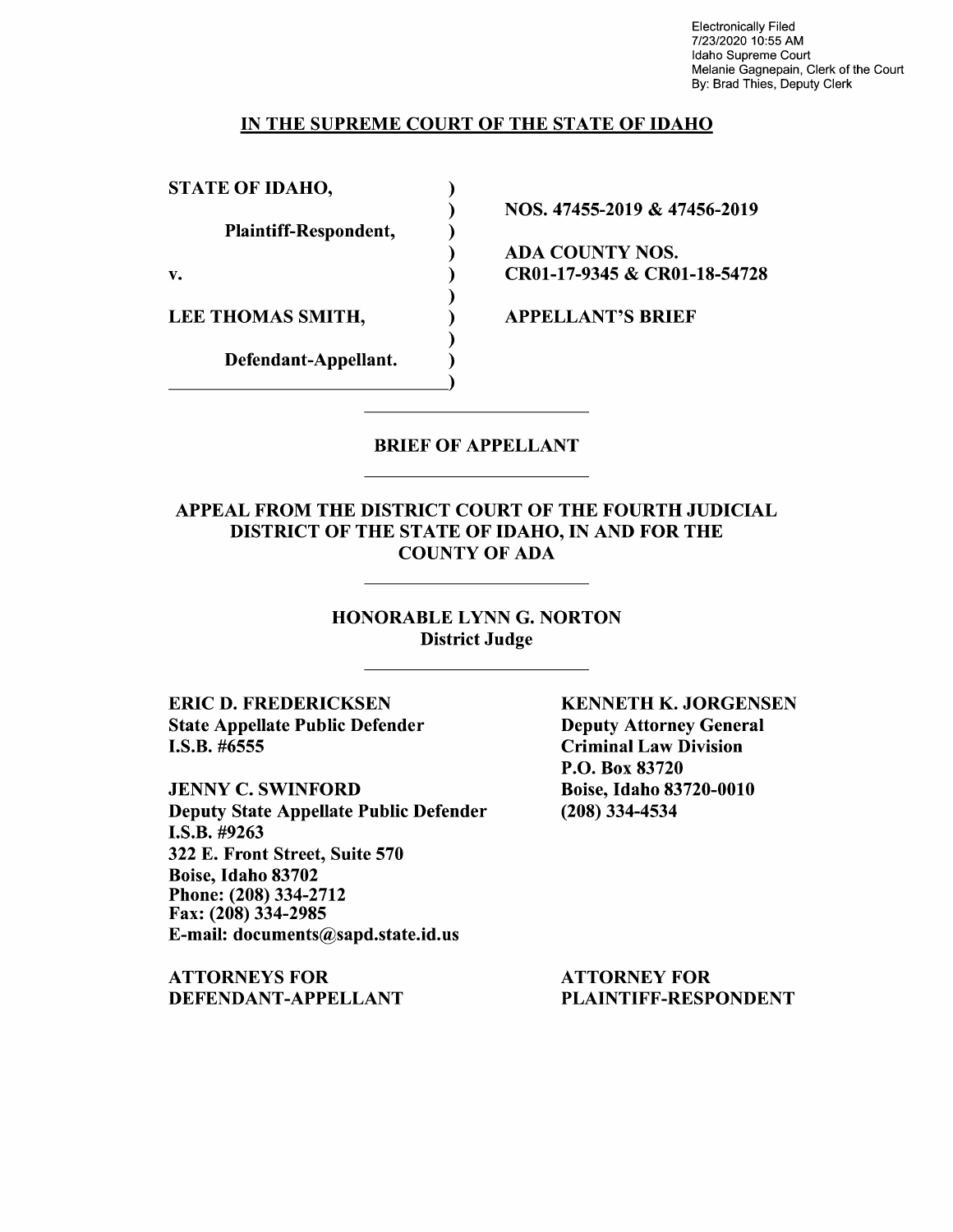## **TABLE OF CONTENTS**

| Statement of the Facts and                                                                                                                                                                                                                                                                        |
|---------------------------------------------------------------------------------------------------------------------------------------------------------------------------------------------------------------------------------------------------------------------------------------------------|
|                                                                                                                                                                                                                                                                                                   |
|                                                                                                                                                                                                                                                                                                   |
| The District Court Erred By Denying Mr. Smith's Motion To Suppress<br>$I_{\cdot}$<br>In Part Because His Flight During The Illegal Traffic Stop Did Not<br>Break The Causal Chain To Allow The Admission Of Evidence<br>After His Flight music communication and the Strategy of After His Flight |
| A. Introduction                                                                                                                                                                                                                                                                                   |
|                                                                                                                                                                                                                                                                                                   |
| C. The District Court Should Have Fully Granted Mr. Smith's Motion<br>To Suppress Because His Flight Did Not Sufficiently Attenuate<br>The Illegal Stop From The Discovery Of Evidence In The Car                                                                                                 |
| II. The District Court Abused Its Discretion By Imposing An Excessive<br>Aggregate Sentence Of Twenty-Two Years, With Seven Years Fixed,<br>For Aggravated Battery On An Officer And Two Counts Of                                                                                                |
| III. The District Court Abuse Its Discretion By Denying Mr. Smith's                                                                                                                                                                                                                               |
|                                                                                                                                                                                                                                                                                                   |
|                                                                                                                                                                                                                                                                                                   |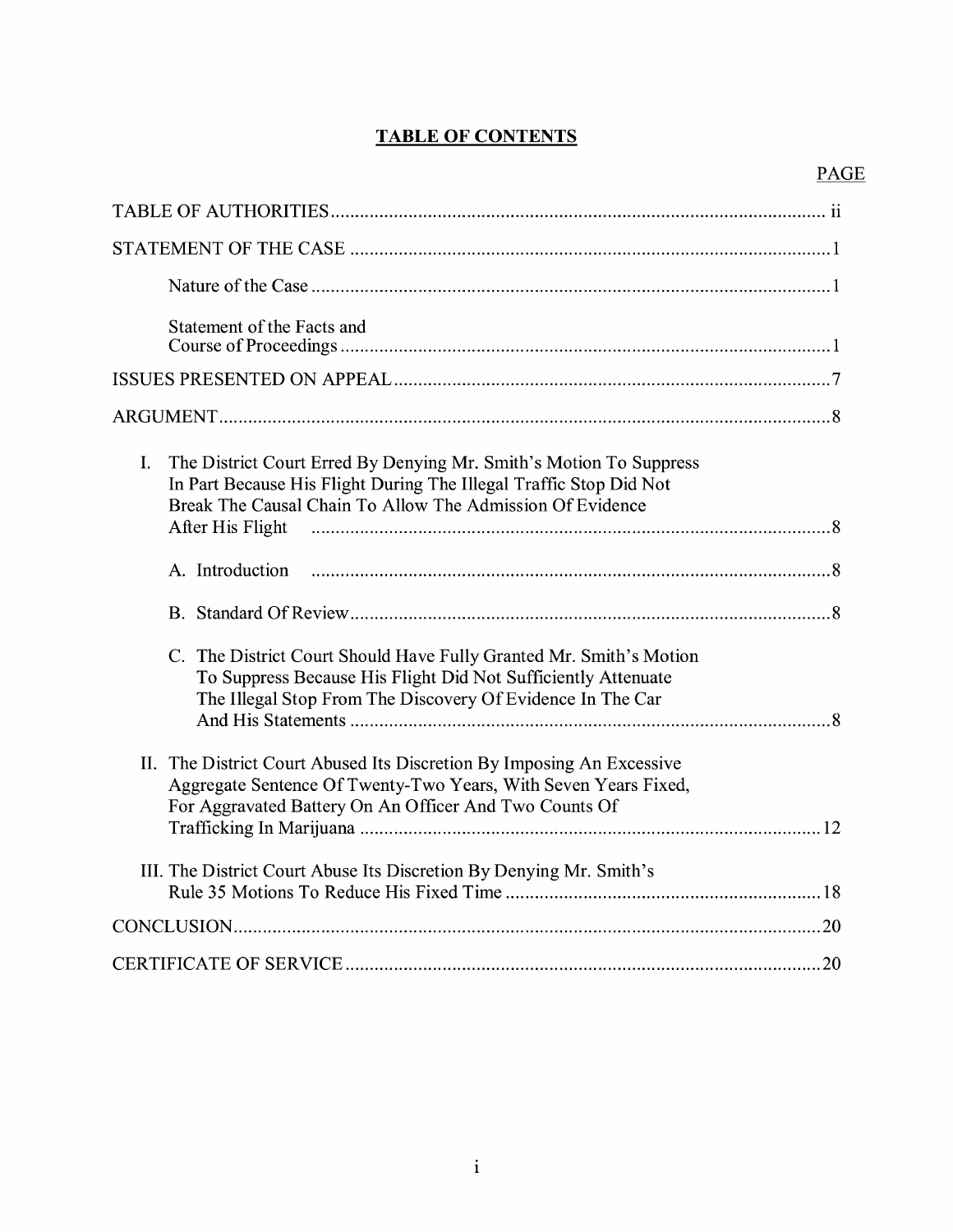## **TABLE OF AUTHORITIES**

## Cases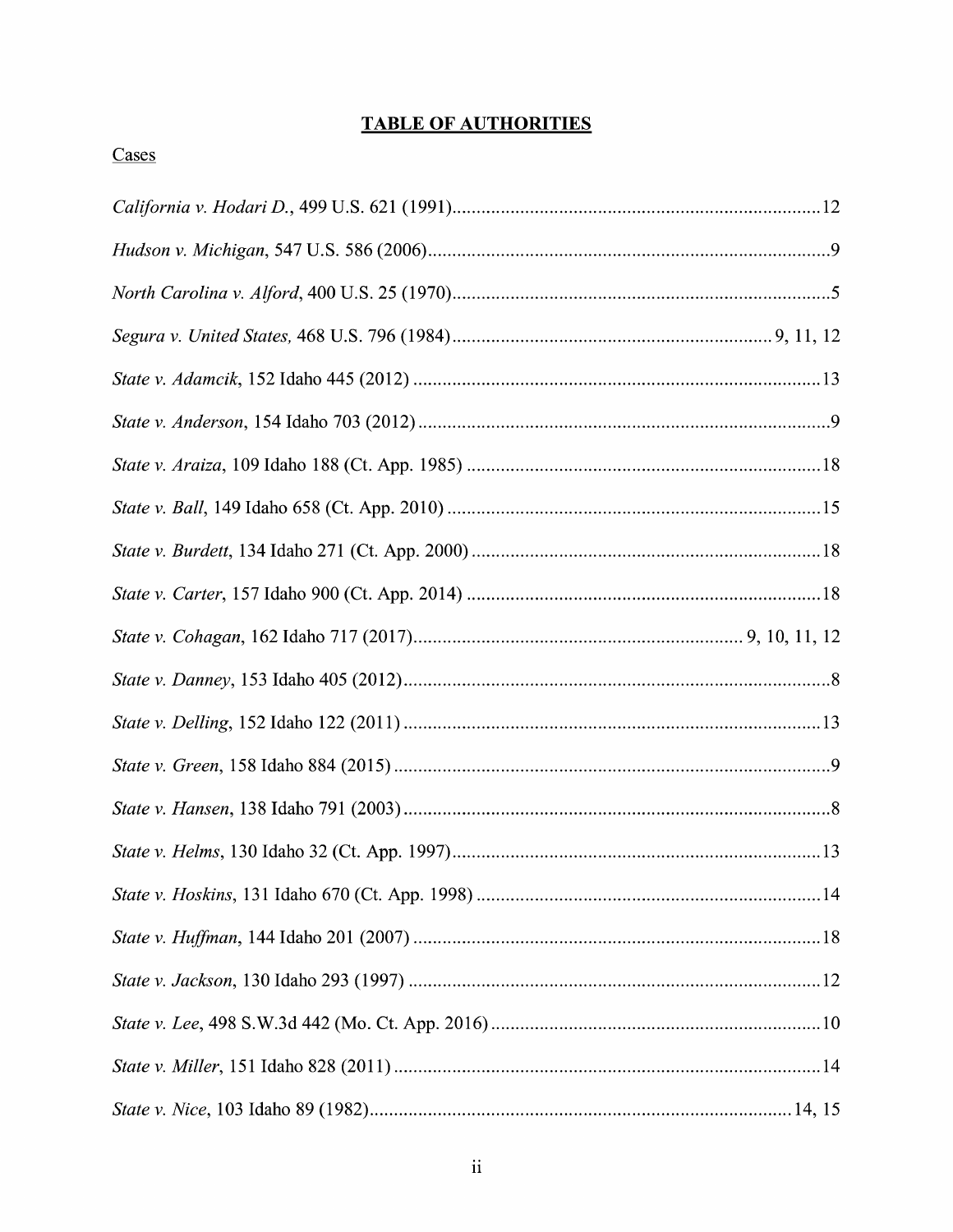# **Statutes**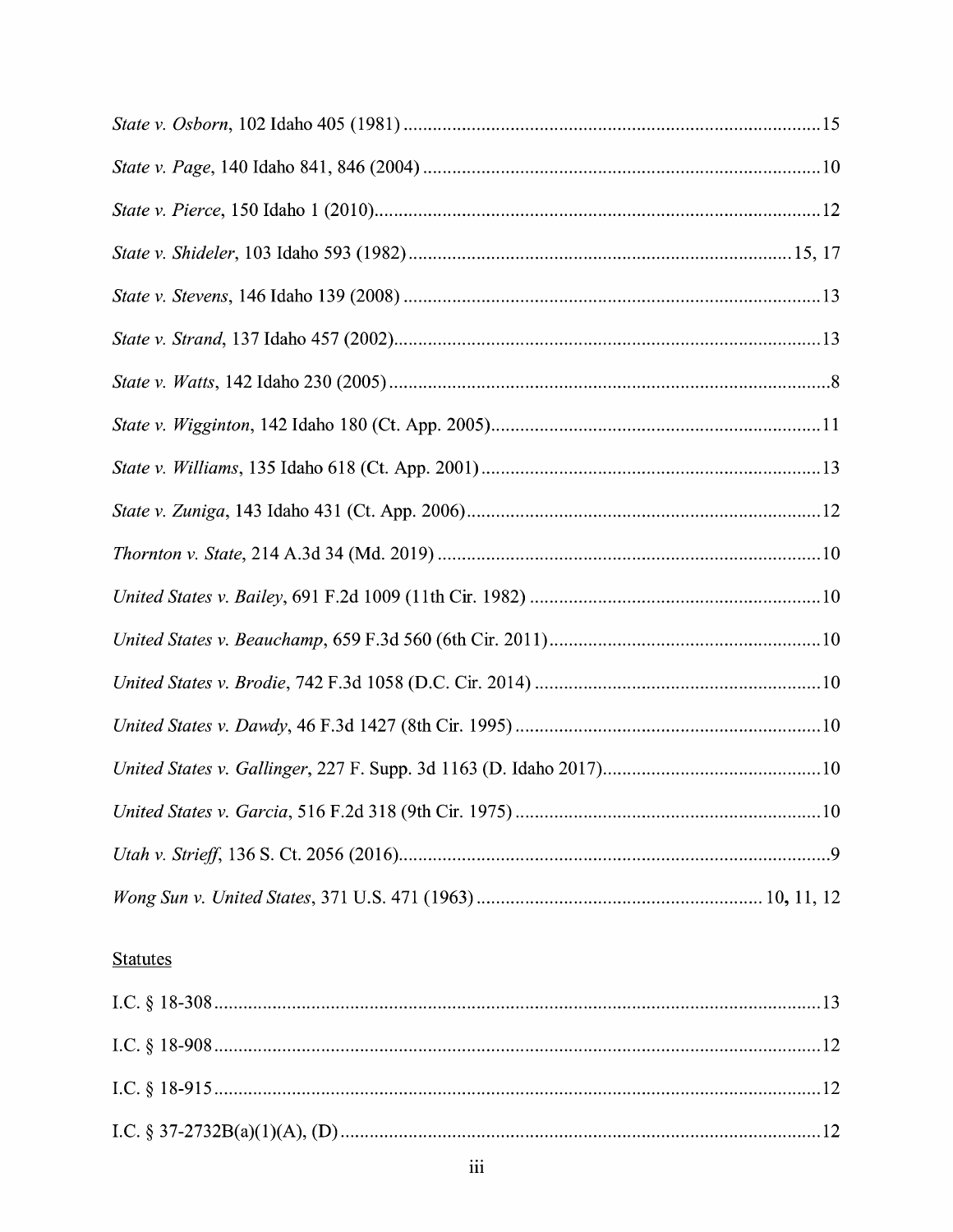| Rules                            |  |
|----------------------------------|--|
|                                  |  |
| <b>Constitutional Provisions</b> |  |
|                                  |  |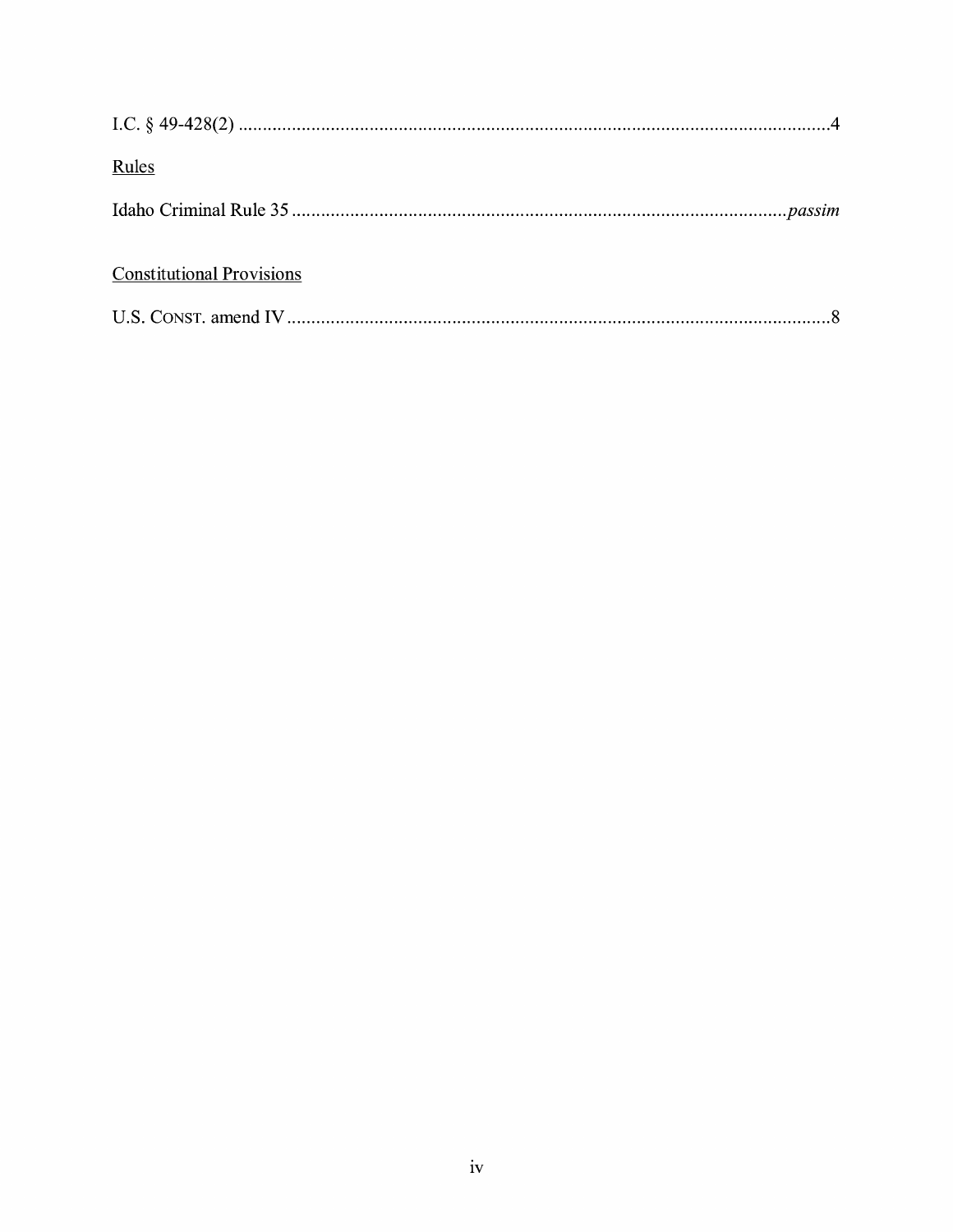#### STATEMENT OF THE CASE

#### Nature of the Case

The State charged Lee Smith with multiple offenses in two separate cases. Mr. Smith obtained the charges in the second case while the first case was pending. Both cases arose from traffic stops. In the second case, Mr. Smith moved to suppress evidence obtained from the traffic stop, and the district court denied his motion in part. The district court determined the initial stop was illegal, but Mr. Smith's flight and commission of additional offenses broke the causal chain between the illegal stop and the discovery of evidence after his flight. Later, Mr. Smith pled guilty in both cases. He reserved his right to appeal the district court's partial denial of his motion to suppress in the second case.

On appeal, Mr. Smith argues the district court erred by partially denying his motion to suppress. He argues the evidence obtained after his flight was not sufficiently attenuated from the illegal stop. Accordingly, he respectfully requests this Court reverse the district court's order denying his motion to suppress and remand the case for further proceedings. In addition, in both cases, he argues the district court abused its discretion by imposing excessive sentences and by denying his Idaho Criminal Rule 35 ("Rule 35") motions. He respectfully requests this Court reduce his sentences or, in the alternative, vacate the district court's judgments of conviction or Rule 35 orders and remand both cases for a new sentencing or Rule 35 hearing.

### Statement of Facts and Course of Proceedings

In March 2017, the State alleged Mr. Smith committed five offenses: trafficking in marijuana, two counts of possession of a controlled substance with the intent to deliver, resisting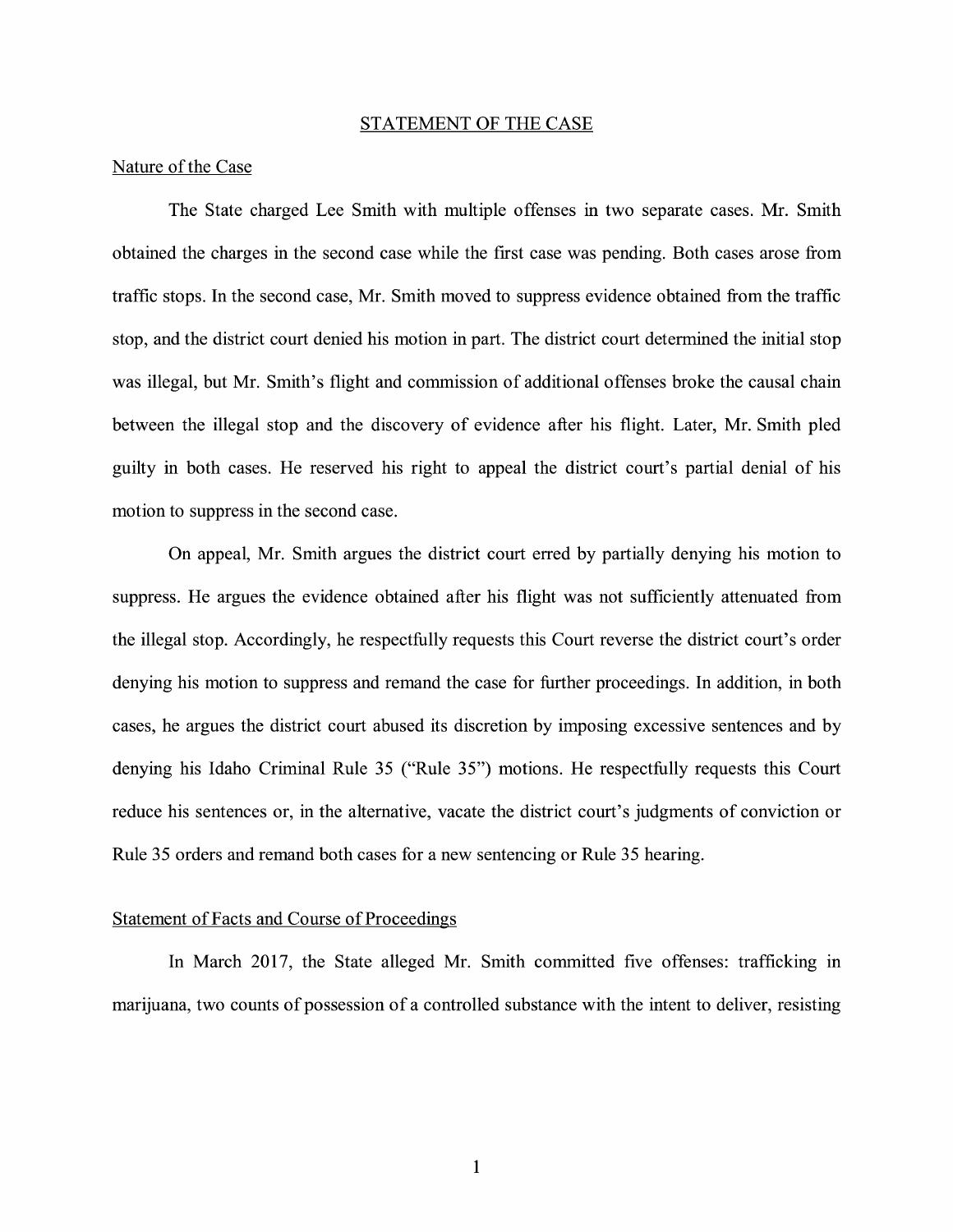an officer, and possession of drug paraphernalia. (No.  $47455$  R.,  $1$  pp.10-12, 27-29.) These charges arose from a traffic stop and search of Mr. Smith's car ("the 2017 case"). *(See generally*  No. 47455 Exs., pp.1-15 (preliminary hearing transcript).)

At the preliminary hearing, the magistrate found probable cause for the offenses and bound Mr. Smith over to district court. (No. 47455 R., pp.22-23, 24-26.) The State filed an information charging Mr. Smith with trafficking in marijuana, two counts of possession of a controlled substance with the intent to deliver, resisting an officer, and possession of drug paraphernalia. (No. 47455 R., pp.31-32.) During this time, Mr. Smith was released on bond, and he failed to appear at the arraignment. (No. 47455 R., pp.16, 21, 34.)

About six months later, in November 2018, the State filed a criminal complaint alleging Mr. Smith committed eleven offenses in a new case. *(See* No. 47456 R., pp.11-14.) Eventually, the State proceeded on a second amended complaint with nine offenses: trafficking in marijuana, aggravated battery on a police officer, possession of a controlled substance, resisting an officer, providing false information to law enforcement, misdemeanor possession of a controlled substance, possession of drug paraphernalia, driving without privileges, and failure to provide proof of insurance. (No. 47456 R., pp.25-27.) These charges also arose from a traffic stop. *(See*  No. 47456 Exs., pp.1-4 (preliminary hearing transcript).) At a preliminary hearing, the magistrate found probable cause for the offenses and bound Mr. Smith over to district court. (No.

 $<sup>1</sup>$  This is a consolidated appeal with two clerk's records. Citations to each record reference the</sup> Supreme Court Docket Number. Accordingly, citations to "No. 47455 R." reference Supreme Court Docket No. 47455, Ada County No. CR0l-17-9345. Citations to "No. 47456 R." reference Supreme Court Docket No. 47456, Ada County No. CR0l-18-54728.

Each case also contains a separate electronic document with the exhibits. Citations to the exhibits in each case will reference the Supreme Court Docket Number. Similarly, each case contains a separate electronic document with the confidential sentencing exhibits, such as the presentence investigation report ("PSI"). Citations to the confidential exhibits will reference "PSI" along with the corresponding Supreme Court Docket Number.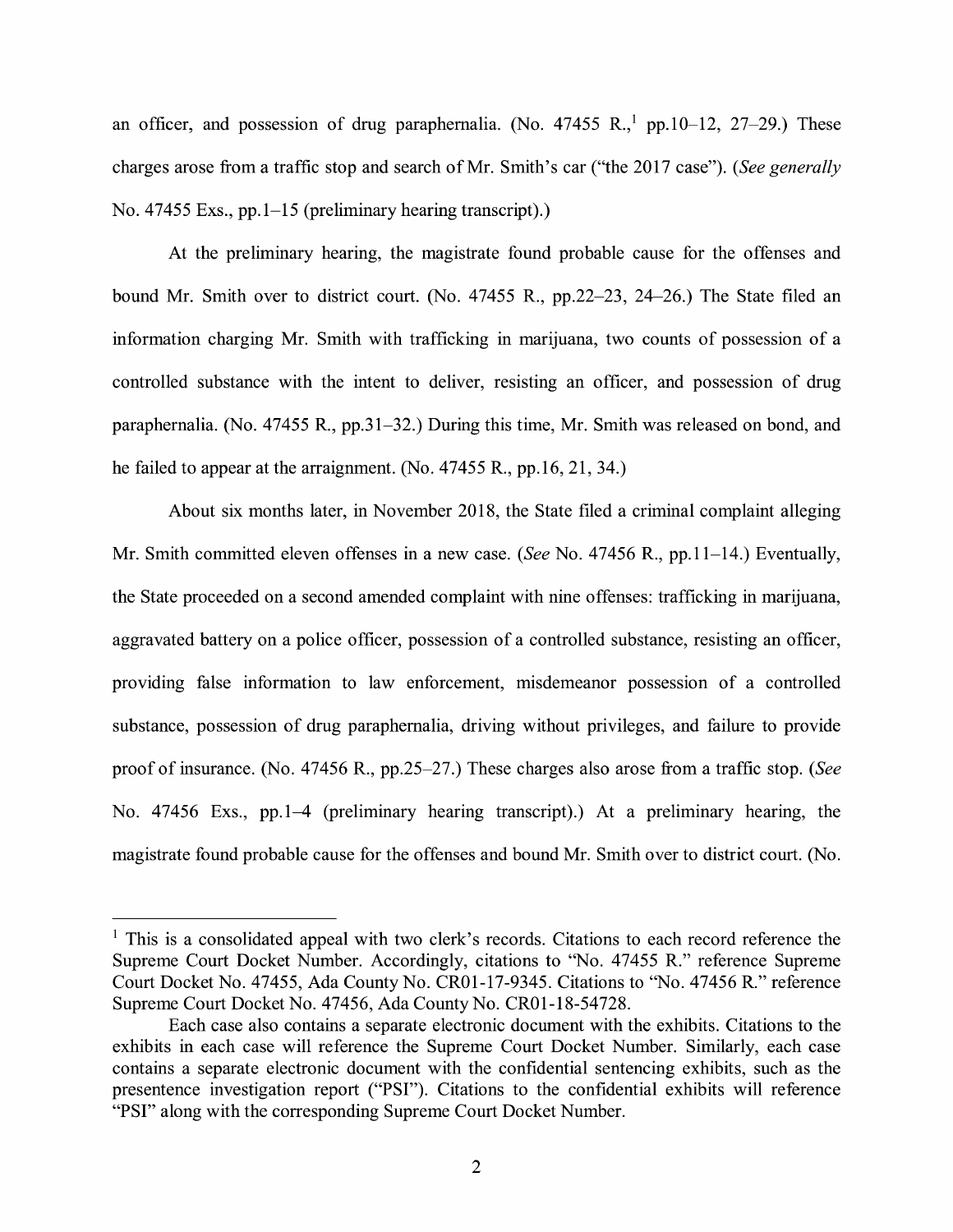47456 R., pp.28, 30-32.) The State filed an information that charged Mr. Smith with the nine offenses from the second amended complaint ("the 2018 case"). (No. 47456 R., pp.44–46.)

In the 2018 case, Mr. Smith filed a motion to suppress. (No. 47456 R., p.51.) He argued the police officer did not have reasonable suspicion for the traffic stop. (No. 47456 R., pp.53- 60.) Therefore, he asserted all evidence obtained as a result of the stop must be suppressed. (No. 47456 R., p.60.) The State responded in opposition. (No. 47456 R., pp.66-81.) The State argued the officer had reasonable suspicion and, alternatively, the attenuation and inevitable discovery exceptions allowed the admission of any evidence obtained from the stop. (No. 47456 R., pp.74- 81.)

The district court held a hearing on Mr. Smith's motion. (No. 47456 R., pp.92-95.) The officer that initiated the traffic stop, Idaho State Police ("ISP") Trooper Cottrell, testified. (Tr.,2 p.13, L.11-p.66, L.18.) The district court also admitted four photographs from the stop, ISP's inventory policy, the inventory notice for Mr. Smith's car, and the citation for the traffic infractions. (No. 47456 Exs., pp.6-16.) After the hearing, the parties stipulated to the admission of the officer's bodycam video. (Aug. **R.,** State's Ex. 8.)

A few weeks later, the district court issued a memorandum decision and order granting in part and denying in part Mr. Smith's motion to suppress. (No. 47456 R., pp.100-12.) The district court found that Trooper Cottrell stopped Mr. Smith for an obstructed license plate. (No. 47456 R., p.100.) The district court also found, "[I]t is clear that the trooper was able to correctly identify the plate number and that it was from Oregon before he ever initiated the stop." (No. 47456 R., p.101.) The district court explained that Trooper Cottrell thought Mr. Smith had

 $2$  There are two transcripts on appeal—one for each case—but the transcripts are identical. Both transcripts contain the hearing on Mr. Smith's motion to suppress, the entry of plea hearing, and the sentencing hearing.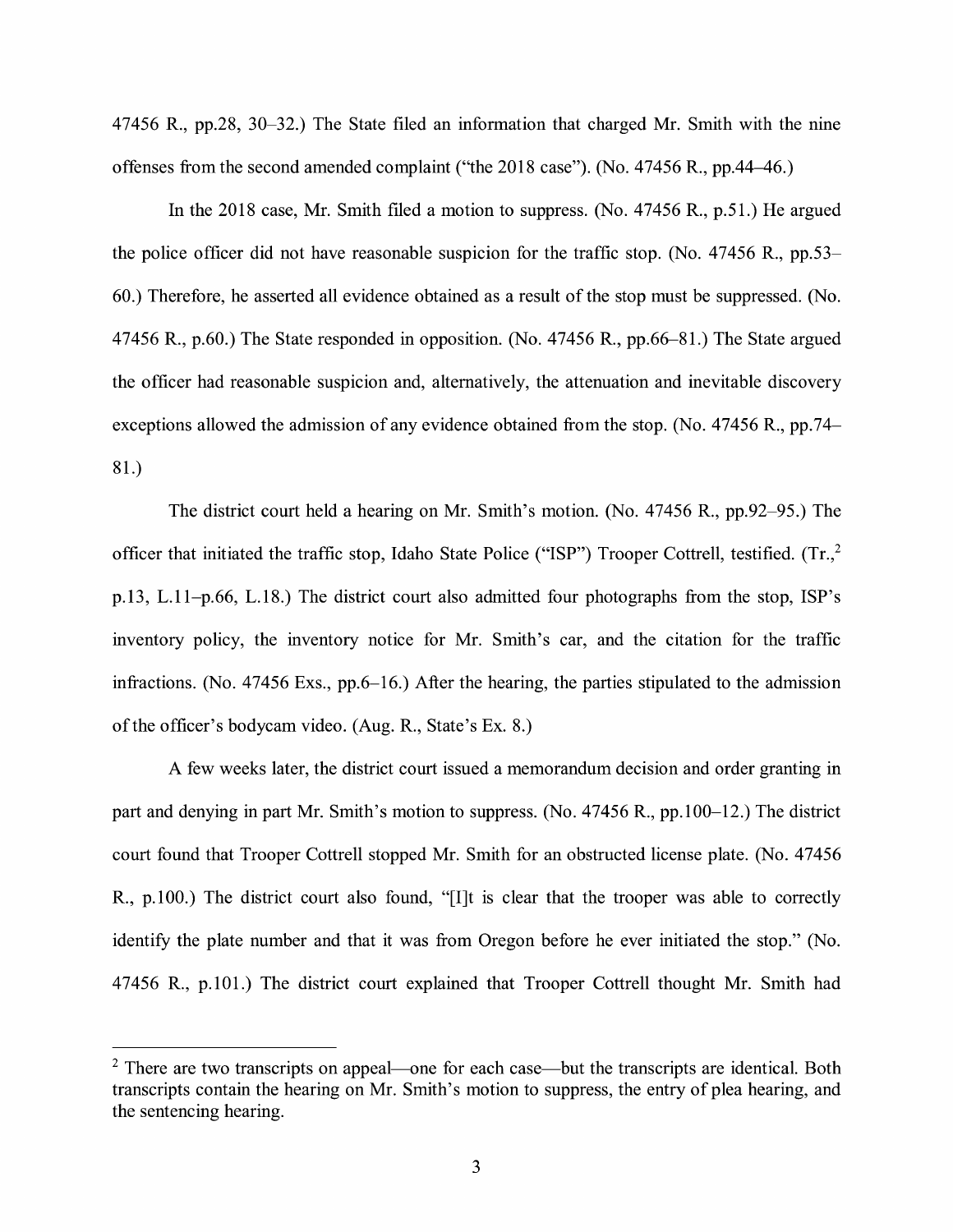violated LC. § 49-428(2) because a bracket around the license plate obstructed the top and bottom portions of the plate. (No. 47456 R., p.101.) The district court further found, once Trooper Cottrell approached the car and started communicating with Mr. Smith, Trooper Cottrell detected the odor of marijuana. (No. 47456 R., p.102.) Mr. Smith and Trooper Cottrell mostly communicated in writing because Mr. Smith is "deaf or hard of hearing." (No. 47456 R., p.101.) Mr. Smith appeared nervous and was smoking a cigarette. (No. 47456 R., pp.101–02.) About eight minutes into the stop, Trooper Cottrell had Mr. Smith get out of the car. (No. 47456 R., p.102.) The district court then found:

The Trooper explained to the Defendant that the vehicle would be searched and the Defendant said, ''No" repeatedly. The officer asked to pat search the Defendant but the defendant held up his shirt to show his waist area was free of weapons. The Defendant stepped down into the barrow pit with the second officer at about 15 minutes into the video while the Trooper returned to his patrol car. The Trooper testified at the suppression hearing that he was concerned that the Defendant may flee. But the video shows that while in the barrow pit, both officers have their backs to the Defendant while one officer begins searching the vehicle and Trooper Cottrell returns to the patrol car. Within a minute after the search of the vehicle began, the Defendant begins to run.

(No. 47456 R., p.102.) Mr. Smith ran into the interstate and eventually stopped once the officers tased him. (No. 47456 R., pp.102-03.) The district court found, "A scuffle to restrain the Defendant ensues." (No. 47456 R., p.103.) Mr. Smith punched Trooper Cottrell with his metal handcuffs and injured him. (No. 47456 R., p.103.) After about seven minutes, the officers restrained Mr. Smith. (No. 47456 R., p.103.) The officers then conducted an inventory search of Mr. Smith's car and found contraband. (No. 47456 R., p.103.)

After these findings, the district court first determined Trooper Cottrell did not have reasonable suspicion to initiate the traffic stop. (No. 47456 R., pp.105-08.) Accordingly, the district court granted Mr. Smith's motion to suppress any evidence and inculpatory statements by Mr. Smith *before* he fled from the officers. (No. 47456 R., p.108.) Next, the district court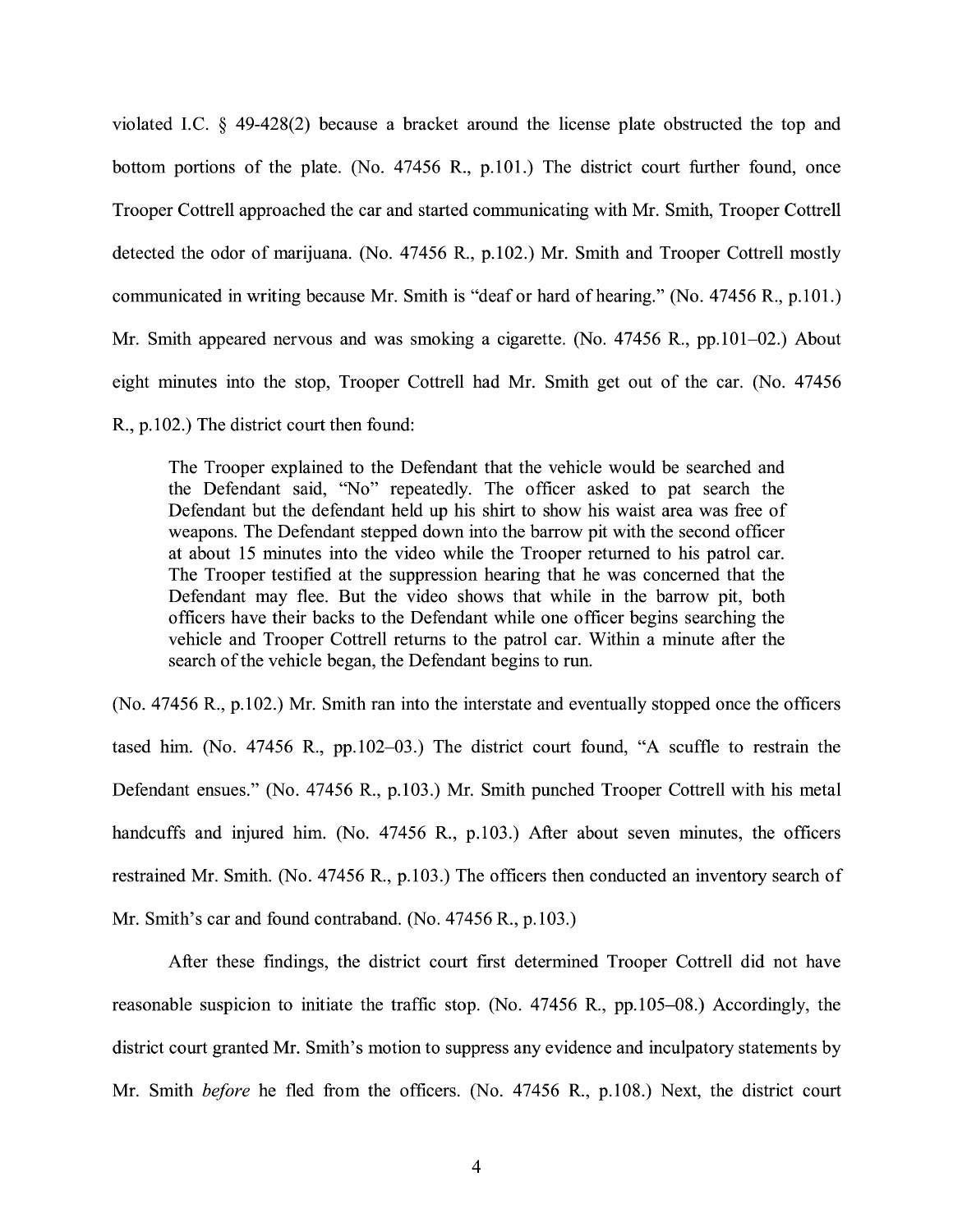determined the attenuation doctrine and inventory search exception applied to avoid application of the exclusionary rule to any evidence or statements *after* Mr. Smith's flight. (No. 47456 R., pp.108-12.) The district court ruled Mr. Smith's flight and commission of additional crimes (aggravated battery on an officer and resisting an officer) broke the causal chain and sufficiently attenuated any statements made by Mr. Smith after the illegal stop. (No. 47456 R., pp.110-11.) The district court also ruled Mr. Smith's new crimes and subsequent arrest "necessitated that Smith's vehicle be impounded by the police with an inventory search conducted incident to the vehicle being impounded." (No. 47456 R., p.111.) The district court found the officers followed the ISP's inventory policy. (No. 47456 R., p.111.) Accordingly, the district court ruled, "[A]ny contraband seized in the inventory search did not require a warrant and was attenuated from the illegal initial traffic stop." (No. 47456 R., p.111.)

About one month later, the district court held an entry of plea hearing for both cases. (No.47455 R., pp.60-61; No. 47456 R., pp.117-18.) In the 2017 case, Mr. Smith pied guilty to trafficking in marijuana, and the State agreed to dismiss the other counts. (Tr., p.95, Ls.20-21, p.96, L.8-p.97, L.3, p.105, L.24-p.106, L.21; *see also* No. 47455 R., pp.71-72.) In the 2018 case, Mr. Smith entered a guilty plea to trafficking in marijuana and an *Alford3* plea to aggravated battery on an officer. (Tr., p.95, Ls.21-24, p.106, L.22-p.112, L.10; *see also* No. 47456 R., pp.128-29.) The State agreed to dismiss the remaining charges. (Tr., p.96, Ls.10-11.) Mr. Smith's plea in the 2018 case was conditional, and he reserved the right to appeal the district court's decision on his motion to suppress. (Tr., p.95, Ls.22–23, p.98, Ls.2–14, p.100, Ls.4–6; No. 47456 R., p.128.) For both cases, the State agreed to recommend an aggregate sentence of

<sup>3</sup>*North Carolina v. Alford,* 400 U.S. 25 (1970).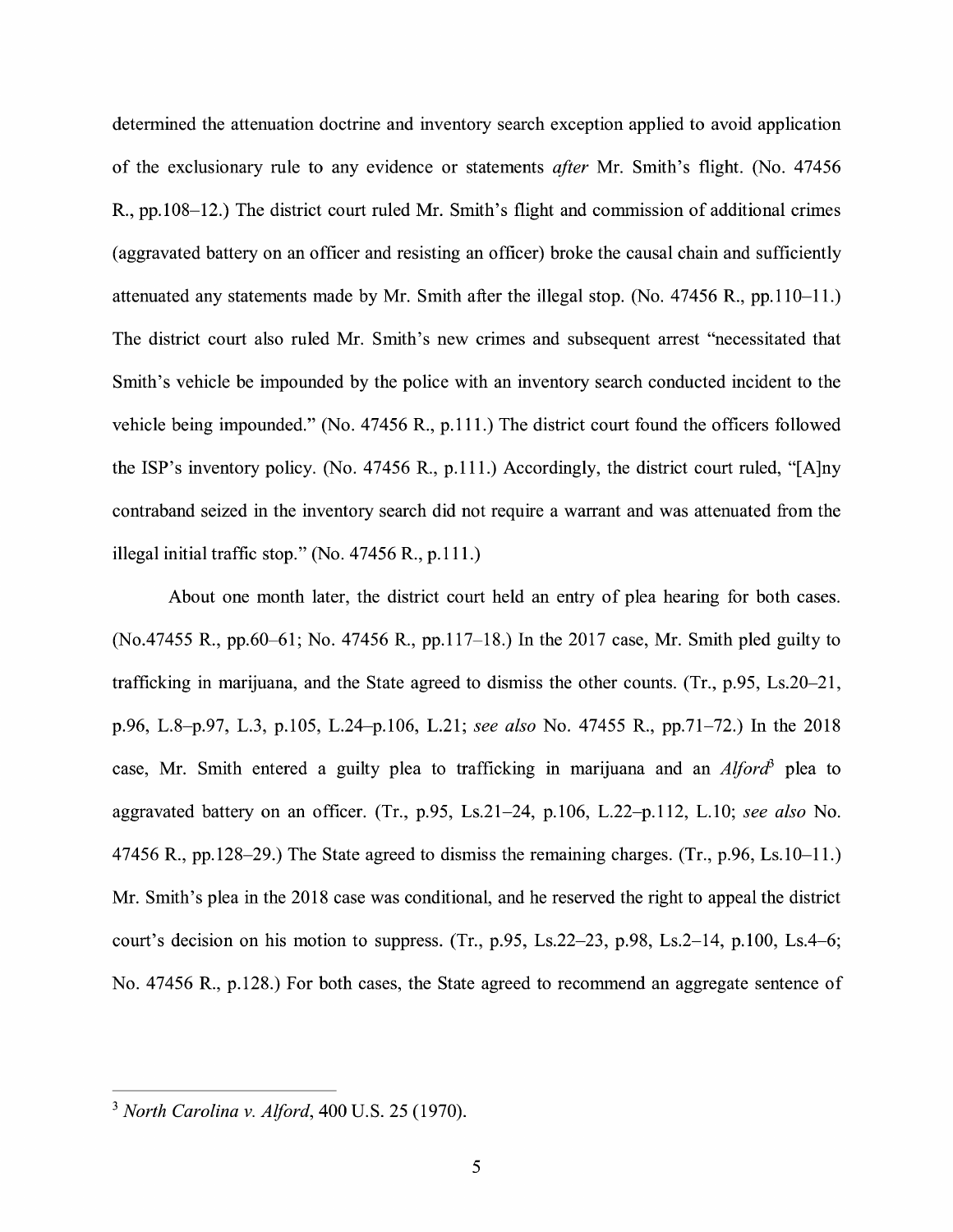twenty years, with ten years fixed. (Tr., p.97, Ls.17-23; No. 47455 R., p.71; No. 47456 R., p.128.)

The district court held a joint sentencing hearing. (Tr., p.115, L.6-p.140, L.12.) For the 2017 case, the State recommended the district court impose a sentence of seven years, with two years fixed for trafficking in marijuana. (Tr., p.126, Ls.1-6.) For the 2018 case, the State recommended the district court impose eight years, with three years fixed, for trafficking in marijuana and five years fixed for aggravated battery on an officer. (Tr., p.126, Ls.7-18.) The State recommended the sentences to be served consecutively, for an aggregate sentence of twenty years, with ten years fixed, consistent with the plea agreement. (Tr., p.126, Ls.15-18.) Mr. Smith requested the district court impose a total sentence of ten years, with two years fixed. (Tr., p.133, L.24-p.134, L.2.)

For the 2017 case, the district court sentenced Mr. Smith to five years, with two years fixed, for trafficking in marijuana. (Tr., p.137, Ls.20-23.) For the 2018 case, the district court sentenced Mr. Smith to ten years, with two years fixed, for trafficking in marijuana and seven years, with three years fixed, for aggravated battery on an officer. (Tr., p.138, Ls.6-22.) The district court ordered all the sentences to be served consecutively. (Tr., p.138, Ls.8-15, p.138, Ls.22-25.) The total sentence was twenty-two years, with seven years fixed. Tr., p.139, Ls.13- 16.)

Mr. Smith timely appealed from the district court's judgment of conviction in both cases. (No. 47455 R., pp.81-83, 88-89; No. 47456 R., pp.139-42, 147-48.) Mr. Smith also moved for reconsideration of his sentences pursuant to Rule 35. He requested the district court reduce his fixed time in each case to one year. (No. 47455 R., p.99; No. 47456 R., p.157.) The district court denied his motions. (No. 47455 R., pp.109-18; No. 47456 R., pp.167-76.)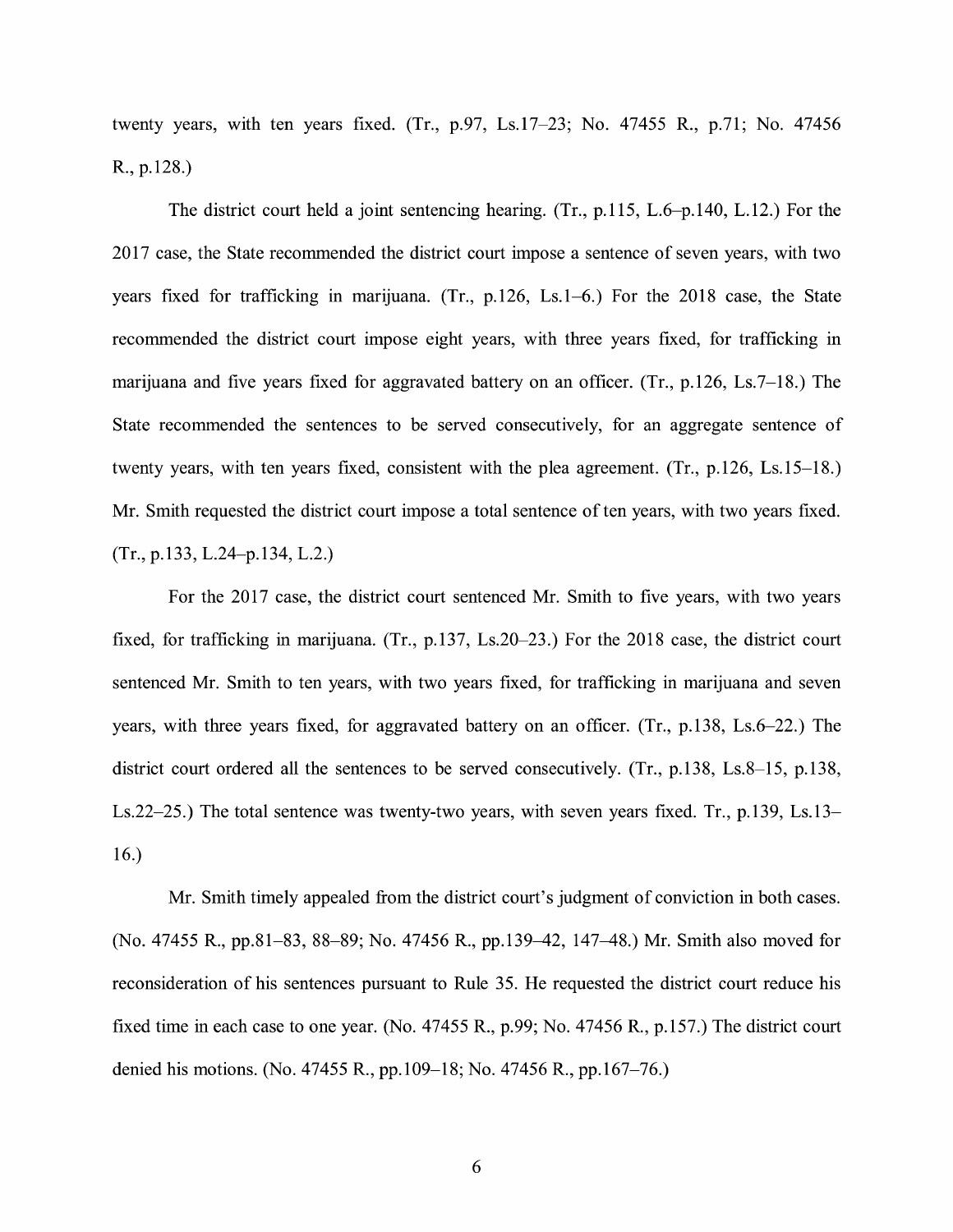## **ISSUES**

- I. Did the district court err by denying Mr. Smith's motion to suppress in part because his flight during the illegal traffic stop did not break the causal chain to allow the admission of evidence after his flight?
- II. Did the district court abuse its discretion by imposing an excessive aggregate sentence of twenty-two years, with seven years fixed, for aggravated battery on an officer and two counts of trafficking in marijuana?
- III. Did the district court abuse its discretion by denying Mr. Smith's Rule 35 motions to reduce his fixed time?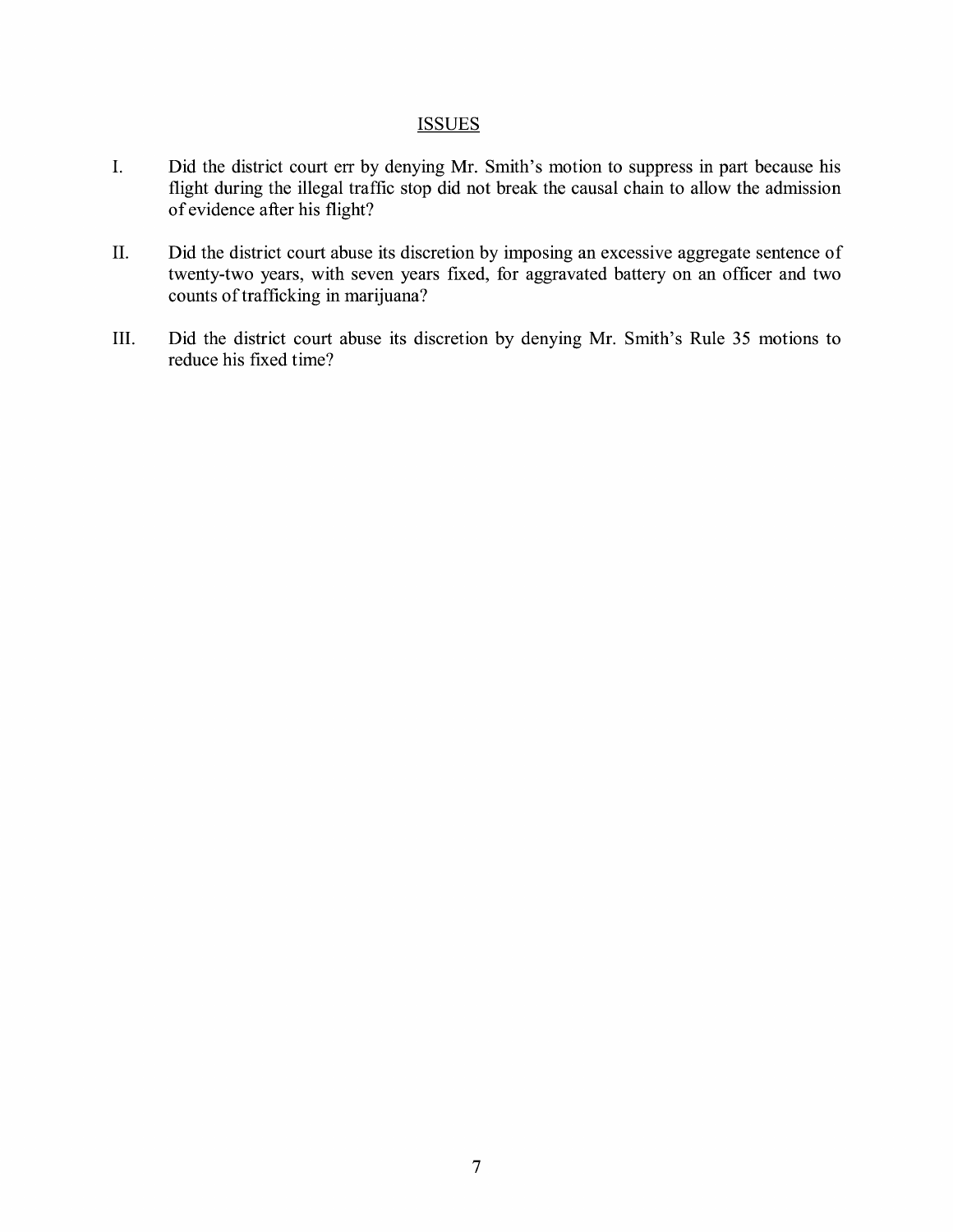#### ARGUMENT

I.

## The District Court Erred By Denying Mr. Smith's Motion To Suppress In Part Because His Flight During The Illegal Traffic Stop Did Not Break The Causal Chain To Allow The Admission Of Evidence After His Flight

#### A. Introduction

Mr. Smith maintains the district court erred by denying his motion to suppress his statements made after his flight and any evidence found during the inventory search of his car. Although Mr. Smith recognizes other jurisdictions have held the defendant's commission of new crimes sufficiently attenuates an illegal seizure, he nonetheless maintains his flight and subsequent conduct did the purge the taint of the illegal traffic stop. Therefore, he submits the district court should have fully granted his motion to suppress in the 2018 case.

#### B. Standard Of Review

The Court uses a bifurcated standard to review a district court's order on a motion to suppress. *State v. Danney,* 153 Idaho 405, 408 (2012). "The Court accepts the trial court's findings of fact if supported by substantial evidence." *State v. Watts,* 142 Idaho 230, 234 (2005). The Court exercises free review of "the trial court's application of constitutional principles to the facts found." *Danney,* 153 Idaho at 408.

## C. The District Court Should Have Fully Granted Mr. Smith's Motion To Suppress Because His Flight Did Not Sufficiently Attenuate The Illegal Stop From The Discovery Of Evidence In The Car And His Statements

"The Fourth Amendment of the United States Constitution protects citizens from unreasonable search and seizure." *State v. Hansen,* 138 Idaho 791, 796 (2003); U.S. CONST. amend IV. A warrantless search or seizure is presumptively unreasonable, unless it falls ''within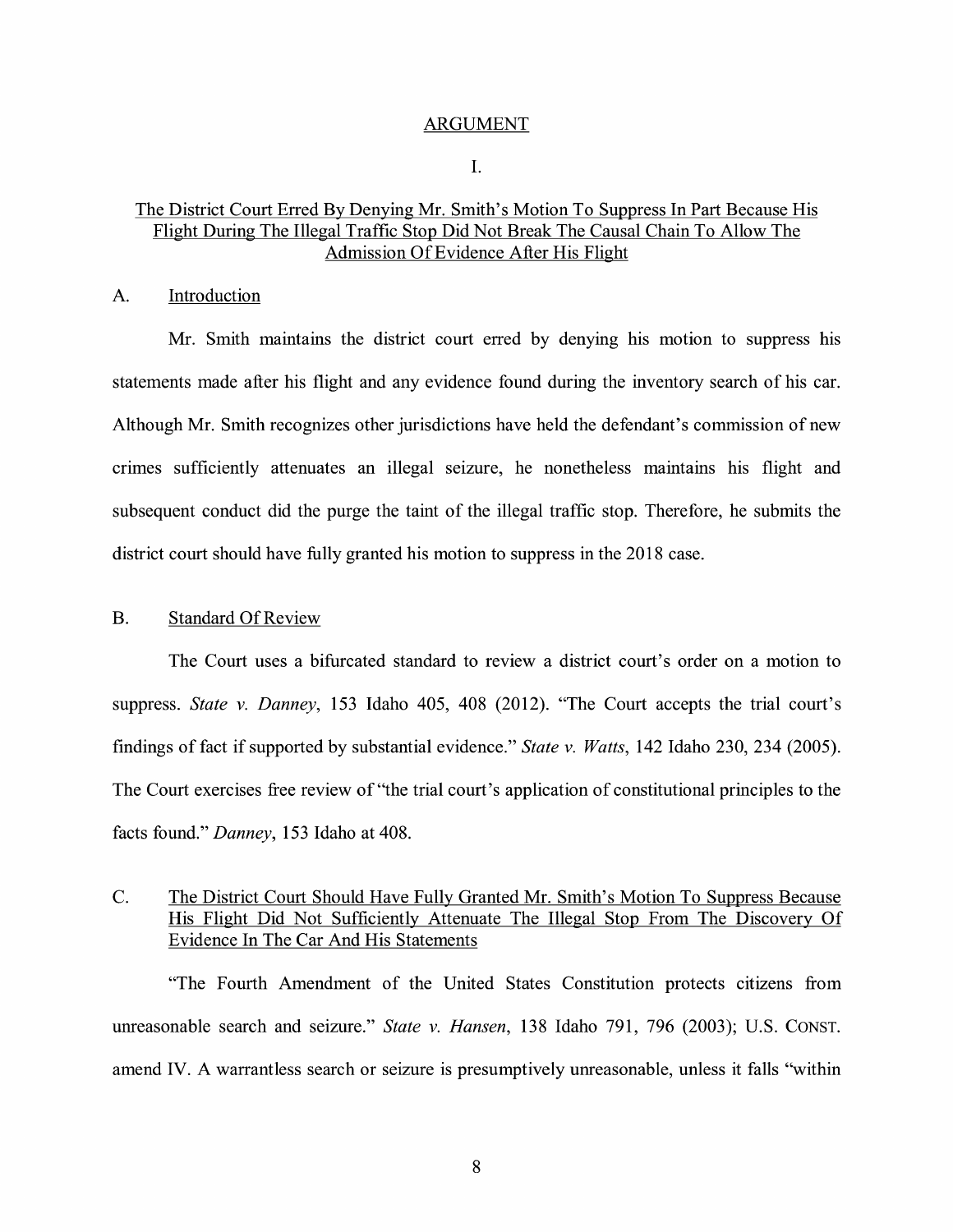one of several narrowly drawn exceptions." *State v. Anderson,* 154 Idaho 703, 706 (2012); *State v. Green,* 158 Idaho 884, 886-87 (2015). Here, the district court ruled Trooper Cottrell illegally seized Mr. Smith when he initiated the traffic stop for the obstructed license plate. (No. 47456 R., pp.105-08.) The district court further ruled, however, that the attenuation and inventory search exceptions to the warrant requirement allowed the admission of Mr. Smith's statements and the contraband found in his car. (No. 47456 R., pp.108-12.) Mr. Smith respectfully disagrees and argues his flight did not sufficiently attenuate the subsequent discovery of evidence.

Under the attenuation doctrine, "[e]vidence is admissible when the connection between unconstitutional police conduct and the evidence is remote or has been interrupted by some intervening circumstance, so that 'the interest protected by the constitutional guarantee that has been violated would not be served by suppression of the evidence obtained."' *Utah v. Striejf,* 136 S. Ct. 2056, 2061 (2016) (quoting *Hudson v. Michigan,* 547 U.S. 586, 593 (2006)). The attenuation doctrine "evaluates the causal link between the government's unlawful act and the discovery of evidence, which often has nothing to do with a defendant's actions." *Id.* The intervening circumstance, which serves to break the causal chain, must be "entirely unconnected" with the illegal act. *Id.* at 2062-63. For example, in *Striejf,* the United States Supreme Court held the existence of a valid arrest warrant, which "predated" the unlawful stop, was "'sufficiently attenuated to dissipate the taint"' of the stop. *Id.* (quoting *Segura v. United States,* 468 U.S. 796, 815 (1984)). Along with the intervening circumstance, the Court also considers two other factors to determine whether the illegal conduct has be sufficiently attenuated from the discovery of evidence. *State v. Cohagan,* 162 Idaho 717, 721-22 (2017). Those factors are "the elapsed time between the misconduct and the acquisition of the evidence"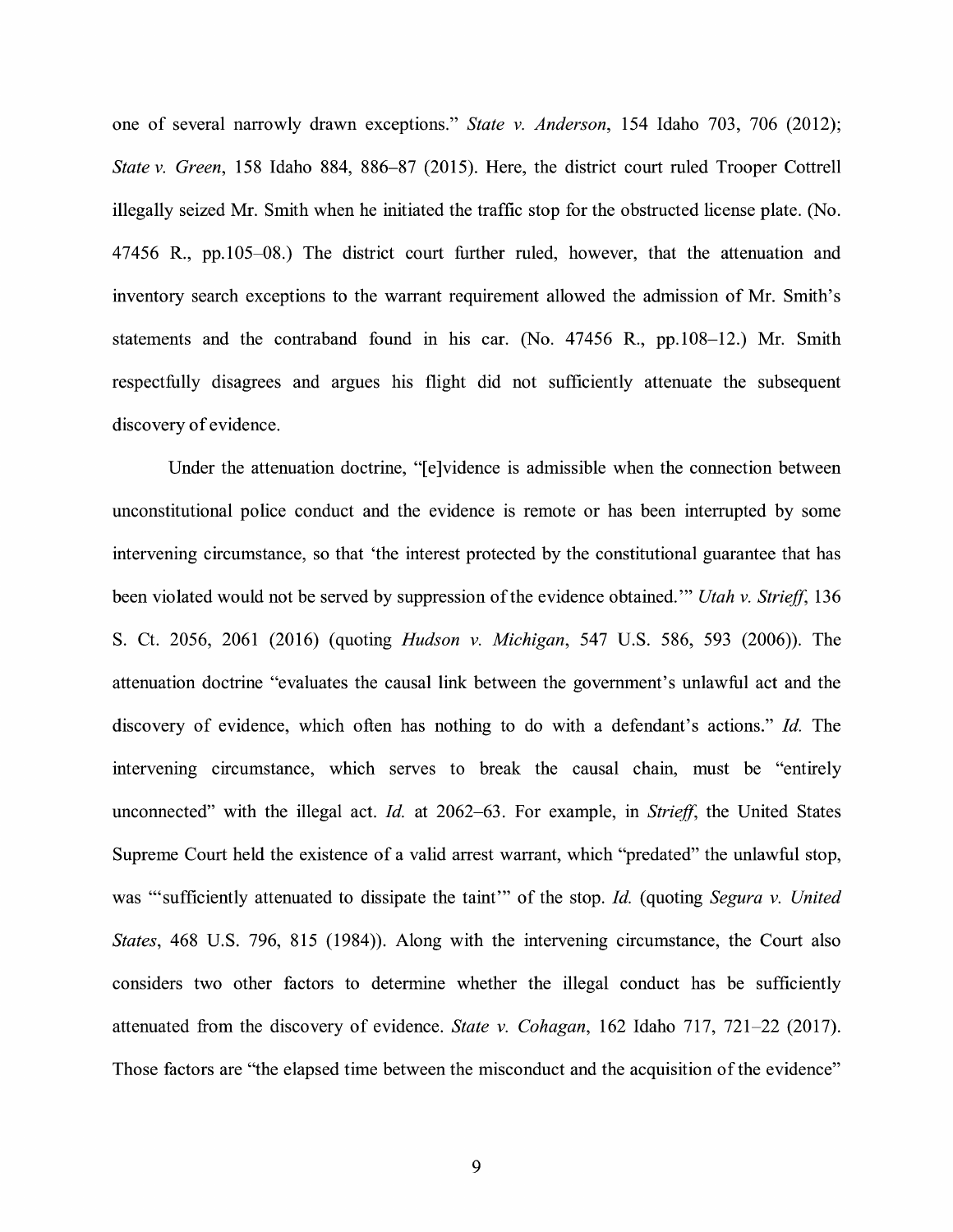and "the flagrancy and purpose of the improper law enforcement action." *Id.* at 722 (quoting *State v. Page,* 140 Idaho 841, 846 (2004) ).

Although not directly decided by this Court, Mr. Smith acknowledges many state and federal jurisdictions have held, while a defendant's non-violent flight in response to an illegal seizure does not break the causal chain, a defendant's commission of a new crime during that flight or flight that creates a risk to the public can break the chain for subsequently discovered evidence. *See, e.g., United States v. Brodie,* 742 F.3d 1058, 1063 (D.C. Cir. 2014); *United States v. Beauchamp,* 659 F.3d 560, 574 (6th Cir. 2011); *United States v. Dawdy,* 46 F.3d 1427, 1430-31 (8th Cir. 1995); *United States v. Bailey,* 691 F.2d 1009, 1016-19 (11th Cir. 1982); *United States v. Garcia,* 516 F.2d 318, 319-20 (9th Cir. 1975); *Thornton v. State,* 214 A.3d 34, 51-57 (Md. 2019); *State v. Lee,* 498 S.W.3d 442, 454-55 (Mo. Ct. App. 2016); *see also United States v. Gallinger,* 227 F. Supp. 3d 1163, 1172-73 (D. Idaho 2017) (discussing federal circuit court cases). Nonetheless, Mr. Smith argues the district court erred by determining his flight was a sufficient intervening circumstance.

Mr. Smith's flight was not an intervening circumstance because he would not have fled (or committed the additional offenses) but for the initial illegal traffic stop. *Wong Sun v. United States,* 371 U.S. 471 (1963), is instructive. There, one of the defendants, Toy, fled upon a narcotics officer's arrival and identification at Toy's business. *Id.* at 473-74. Multiple officers chased after Toy, cornered him in a bedroom, and arrested him. *Id.* at 474. Toy made incriminating statements to the officers after his flight and arrest. *Id.* at 474-75. The United States Supreme Court first held that "there was neither reasonable grounds nor probable cause for Toy's arrest." *Id.* at 479. Despite the unlawful seizure, the Government argued Toy's statements were admissible "because they resulted from an intervening independent act of a free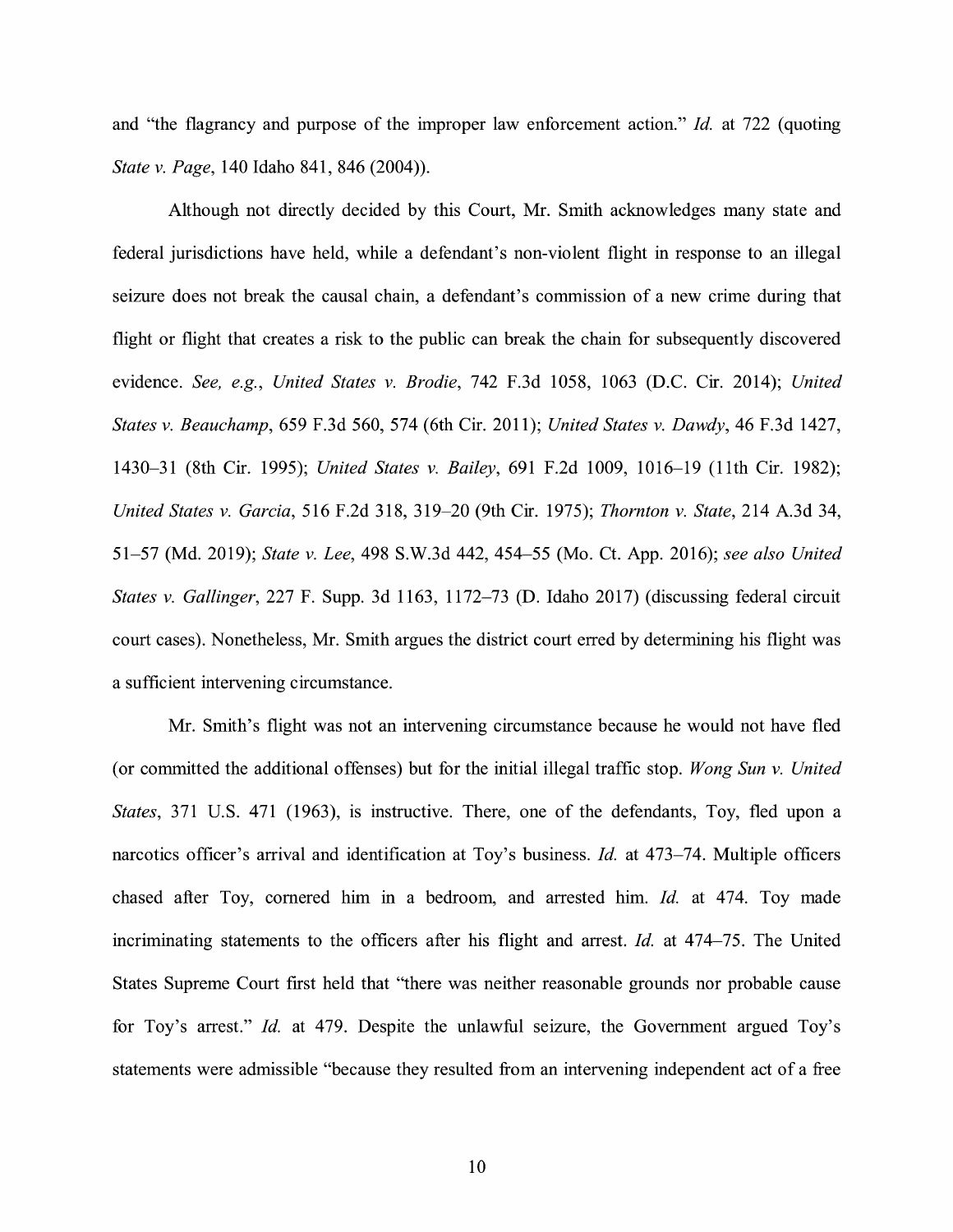will." *Id.* at 486 (internal quotation marks omitted). The United States Supreme Court disagreed. *Id.* The United States Supreme Court held Toy's statements were the "fruits" of the officers' unlawful action. *Id.* at 484, 486. The United States Supreme Court decided the Government's argument took "insufficient account of the circumstances. Six or seven officers had broken the door and followed on Toy's heels into the bedroom where his wife and child were sleeping. He had been almost immediately handcuffed and arrested." *Id.* at 486. "Under such circumstances," the United States Supreme Court held, "it is unreasonable to infer that Toy's response was sufficiently an act of free will to purge the primary taint of the unlawful invasion." *Id.* 

Similar to *Wong Sun,* Mr. Smith's flight was not "an act of free will to purge the primary taint" of the illegal traffic stop. *Id.* Mr. Smith would not have fled but for Trooper Cottrell's pursuit of the traffic stop. As such, Mr. Smith's flight was not "wholly unconnected" to the illegal seizure to break the causal connection between the illegality and the discovery of evidence. *Segura,* 468 U.S. at 814.

Therefore, Mr. Smith maintains the district court erred by applying the attenuation doctrine to avoid the application of the exclusionary rule to his illegal seizure. His flight was connected to his illegal seizure, and the evidence obtained by the police "would not have come to light but for the government's unconstitutional conduct" in the illegal traffic stop. State v. *Wigginton,* 142 Idaho 180, 184 (Ct. App. 2005). Accordingly, Mr. Smith asserts the district court should have fully granted his motion to suppress in the 2018 case. *See Cohagan,* 162 Idaho at 720 ("The exclusionary rule requires the suppression of both 'primary evidence obtained as a direct result of an illegal search or seizure' and, pertinent here, 'evidence later discovered and found to be derivative of an illegality,' the proverbial 'fruit of the poisonous tree."' (quoting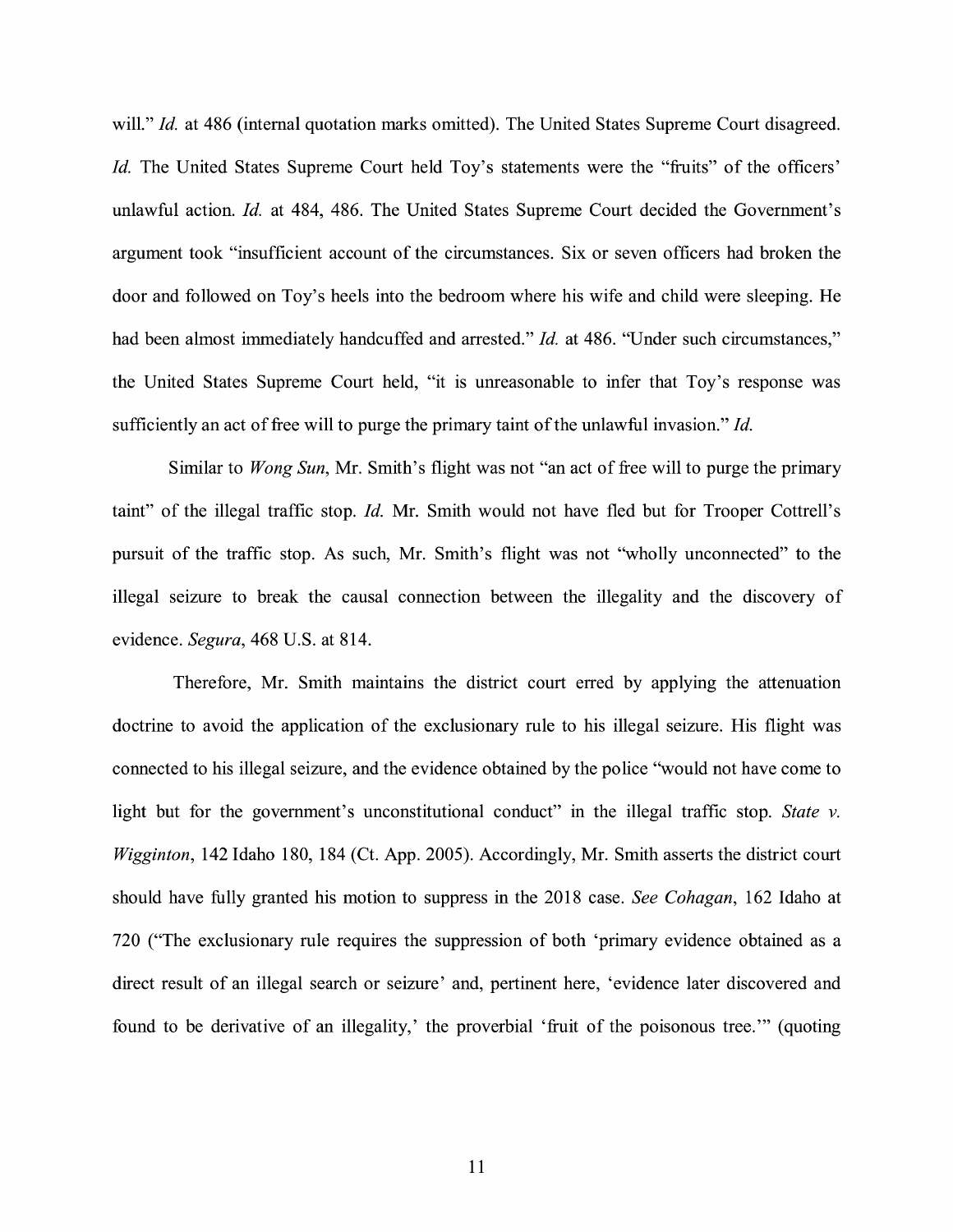*Segura,* 468 U.S. at 804)); *see also Wong Sun,* 371 U.S. at 488 (evidence obtained through unconstitutional police conduct subject to exclusion).<sup>4</sup>

II.

## The District Court Abused Its Discretion By Imposing An Excessive Aggregate Sentence Of Twenty-Two Years, With Seven Years Fixed, For Aggravated Battery On An Officer And Two Counts Of Trafficking In Marijuana

"It is well-established that ' [ w ]here a sentence is within statutory limits, an appellant has the burden of showing a clear abuse of discretion on the part of the court imposing the sentence."' *State v. Pierce,* 150 Idaho 1, 5 (2010) (quoting *State v. Jackson,* 130 Idaho 293, 294 (1997) (alteration in original)). Here, Mr. Smith's sentences do not exceed the statutory maximums. *See I.C.* § 37-2732B(a)(1)(A), (D) (mandatory minimum of one year, maximum of fifteen years for trafficking in marijuana); LC. § 18-908 (fifteen year maximum for aggravated battery); I.C.  $\S$  18-915 (doubling of sentence if battery against an officer). Accordingly, to show the sentence imposed was unreasonable, Mr. Smith "must show that the sentence, in light of the

<sup>&</sup>lt;sup>4</sup> Mr. Smith notes that this case is distinguishable from *State v. Zuniga*, 143 Idaho 431 (Ct. App. 2006), relied on by the district court. (No. 47456 R., p.110.) There, the police unlawfully detained the defendant, and the defendant fled. *Id.* at 733, 736. The defendant dropped contraband during the chase. *Id.* at 736. The Court of Appeals held this evidence was not suppressible because the defendant was not seized when he dropped it. *Id.* The Court of Appeals reasoned:

Had he been searched at that time and the methamphetamine found, it would have been suppressible as fruit of the poisonous tree due to the unlawful detention without reasonable suspicion. But Zuniga decided to forgo the opportunity to challenge his seizure at that stage. Instead, he chose to terminate the seizure through escape from [the officer's] authority. It would be a fiction for us to hold that Zuniga was still under seizure by [the officer] while he was running away and no longer submitting or yielding to [the officer's] authority.

*Id.; see also California v. Hodari D.,* 499 U.S. 621, 629 (1991) (contraband thrown by defendant during flight not subject to suppression). Unlike *Zuniga,* the officers here did not obtain any abandoned evidence during Mr. Smith's flight.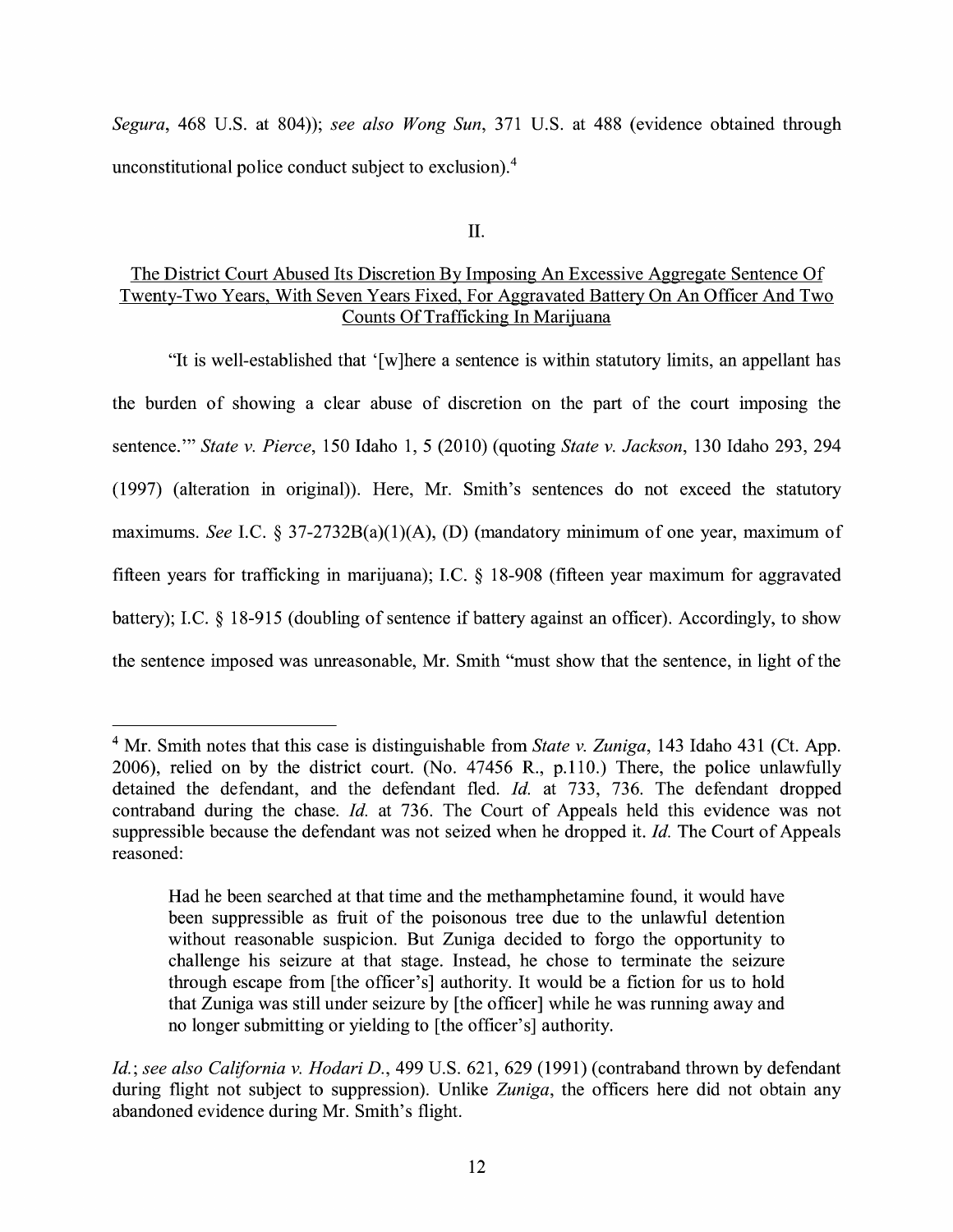governing criteria, is excessive under any reasonable view of the facts." *State v. Strand*, 137 Idaho 457, 460 (2002).

"'Reasonableness' of a sentence implies that a term of confinement should be tailored to the purpose for which the sentence is imposed." *State v. Adamcik,* 152 Idaho 445, 483 (2012) (quoting *State v. Stevens,* 146 Idaho 139, 148 (2008)).

In examining the reasonableness of a sentence, the Court conducts an independent review of the entire record available to the trial court at sentencing, focusing on the objectives of criminal punishment: (1) protection of society; (2) deterrence of the individual and the public;  $(3)$  possibility of rehabilitation; and  $(4)$  punishment or retribution for wrongdoing.

*Stevens,* 146 Idaho at 148. "A sentence is reasonable if it appears necessary to accomplish the primary objective of protecting society and to achieve any or all of the related goals of deterrence, rehabilitation, or retribution." *State v. Delling,* 152 Idaho 122, 132 (2011). "The decision of whether to impose sentences concurrently or consecutively is within the sound discretion of the trial court." *State v. Helms,* 130 Idaho 32, 35 (Ct. App. 1997); *see also*  I.C. § 18-308.

Here, Mr. Smith asserts the district court abused its discretion by imposing an excessive sentence under any reasonable view of the facts. Specifically, he contends the district court should have sentenced him to a lesser term of imprisonment in light of the mitigating factors, including his tumultuous childhood, minor criminal history, substance abuse issues, letters of support, and acceptance of responsibility and remorse.

First, Mr. Smith's difficult childhood warrants a lesser sentence. The Court of Appeals has recognized that a defendant's "extremely troubled childhood is a factor that bears consideration at sentencing." *State v. Williams,* 135 Idaho 618, 620 (Ct. App. 2001). Here, Mr. Smith's early years of his childhood were positive—he lived with his grandparents, who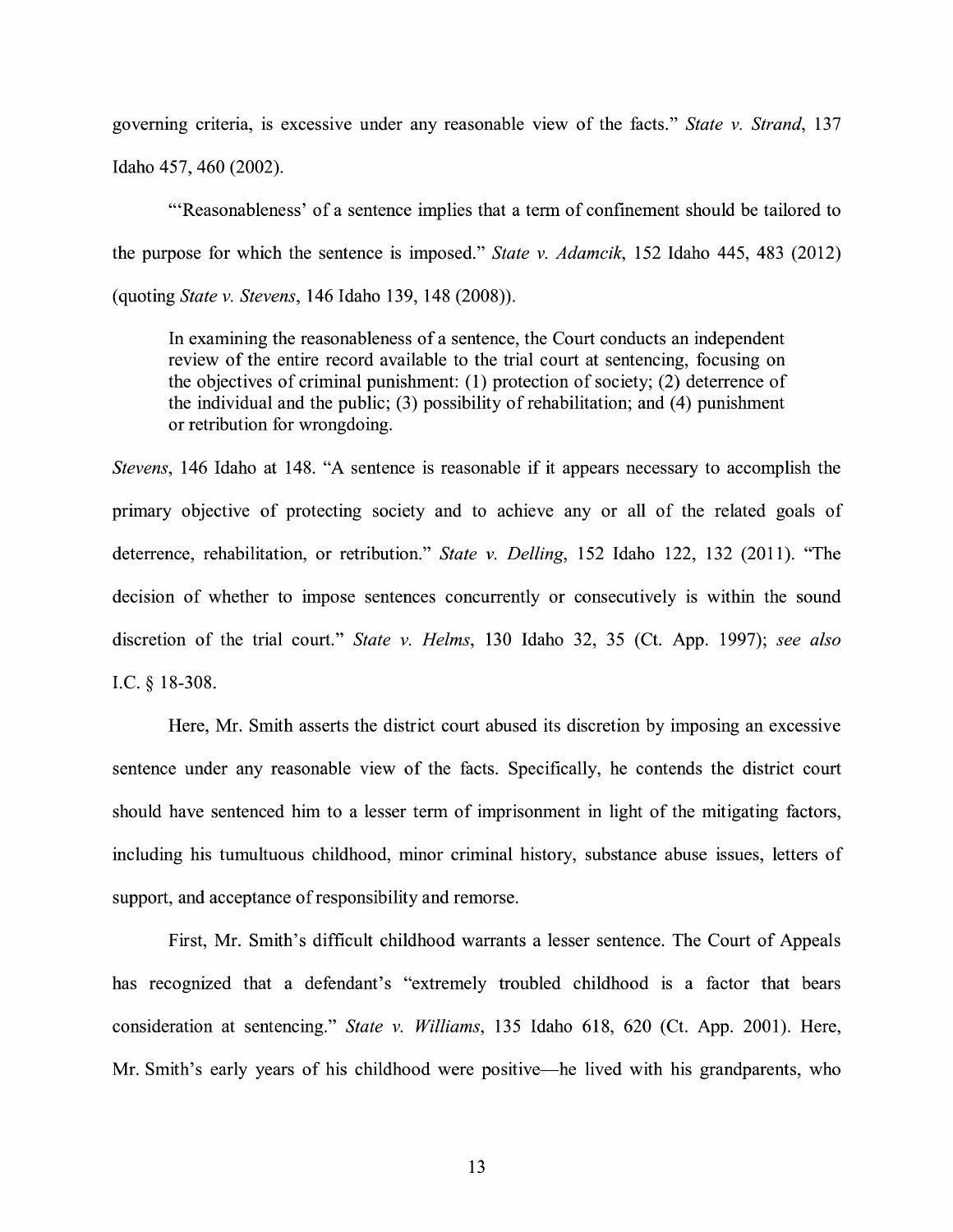were stable and loving. (No. 47456 PSI, p.288.) Mr. Smith participated in his elementary school's Gifted and Talented Education program, as well as Cub Scouts and church activities. (No. 474 PSI, p.304.) Later, Mr. Smith's grandfather died, and Mr. Smith's parents had joint custody. (No. 47456 PSI, p.288.) During this time as a pre-teen and teenager, Mr. Smith's mother was extremely poor and a hoarder, and his father was an alcoholic. (No. 47456 PSI, p.288.) When Mr. Smith lived with his mother, they lived in "squalor" with "junk in deteriorating cardboard boxes stacked in towers" all over the house, and his mother would fluctuate between manic and depressive states. (No. 47456 PSI, p.228-89.) Mr. Smith stated the "last few years with my mother were filled with all kinds of turmoil [and] distressing events." (No. 47456 PSI, p.289.) When Mr. Smith lived with his father, his father would come home "drunk and in a rage" and would "change from yelling to vigorous spankings at the drop of a hat." (No. 47456 PSI, p.288, 289.) Unsurprisingly, Mr. Smith declined in school and started to get in trouble. (No. 47456 PSI, p.289.) He eventually dropped out of high school. (No. 47456 PSI, p.289.) After eighteen years of no contact, Mr. Smith recently reconnected with his father, who is now sober. (No. 47456 PSI, p.289.) Mr. Smith has not had contact with his mother for two years. (No. 47456 PSI, p.289.) Mr. Smith's difficult childhood is a significant mitigating factor in support of a more lenient sentence.

Second, and despite his unstable childhood, Mr. Smith has a minor criminal record. "The absence of a criminal record is a mitigating factor that courts consider." *State v. Miller,* 151 Idaho 828, 836 (2011). "It has long been recognized that '[t]he first offender should be accorded more lenient treatment than the habitual criminal." *State v. Hoskins,* 131 Idaho 670, 673 (Ct. App. 1998) (alteration in original) (quoting *State v. Nice,* 103 Idaho 89, 91 (1982)). Mr. Smith has one misdemeanor conviction as a juvenile after a fight with his mother over her

14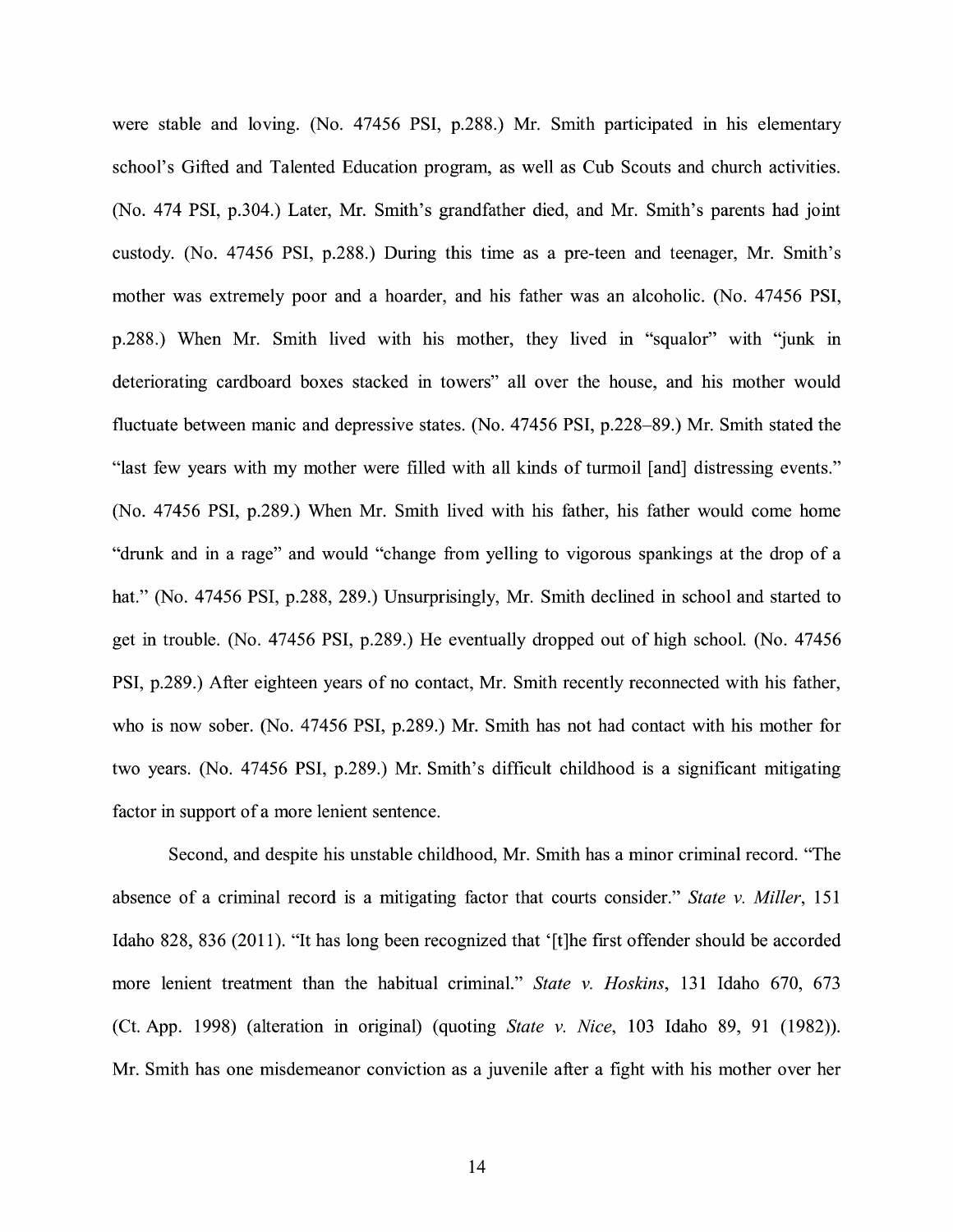hoarding. (No. 47456 PSI, p.287.) As an adult, he has one misdemeanor conviction in 2008 for possessing a weapon on campus. (No. 47456 PSI, p.287.) His attorney explained: "I asked Lee what that case was about. And he told me that while he was going to college, he had a penknife to open envelopes and, obviously, was told that was not appropriate and received that charge." (Tr., p.127, Ls.13-16.) The instant offenses were Mr. Smith's first felony convictions. (No. 47456 PSI, p.287.) In light of his minimal criminal history, Mr. Smith asserts the district court did not adequately weigh this mitigating factor when it imposed a sentence of twenty-two years, with seven years fixed, for his first felony convictions.

Third, Mr. Smith's substance abuse issues, the impact of his substance abuse on his behavior, and his need for treatment are strong factors in mitigation. A sentencing court should give "proper consideration of the defendant's alcoholic [or substance abuse] problem, the part it played in causing [the] defendant to commit the crime and the suggested alternatives for treating the problem." *Nice,* 103 Idaho at 91. The impact of substance abuse on the defendant's criminal conduct is "a proper consideration in mitigation of punishment upon sentencing." *State v. Osborn,* 102 Idaho 405, 414 n.5 (1981). Mr. Smith started using marijuana for medicinal purposes, but he recognized "it turned to overuse." (No. 47456 PSI, p.294.) He maintains the marijuana found by the police was for personal use. (No. 47456 PSI, p.295.) However, he reported he wanted to stop using drugs "because of the damage drugs have done to his life." (No. 47456 PSI, p.295.) Mr. Smith submits his substance abuse issues support a more lenient sentence.

Fourth, the support and good character letters from Mr. Smith's family and friends stand in favor of mitigation. *State v. Shideler,* 103 Idaho 593, 594-95 (1982) (family support and good character as mitigation); *see State v. Ball,* 149 Idaho 658, 663-64 (Ct. App. 2010) (district court

15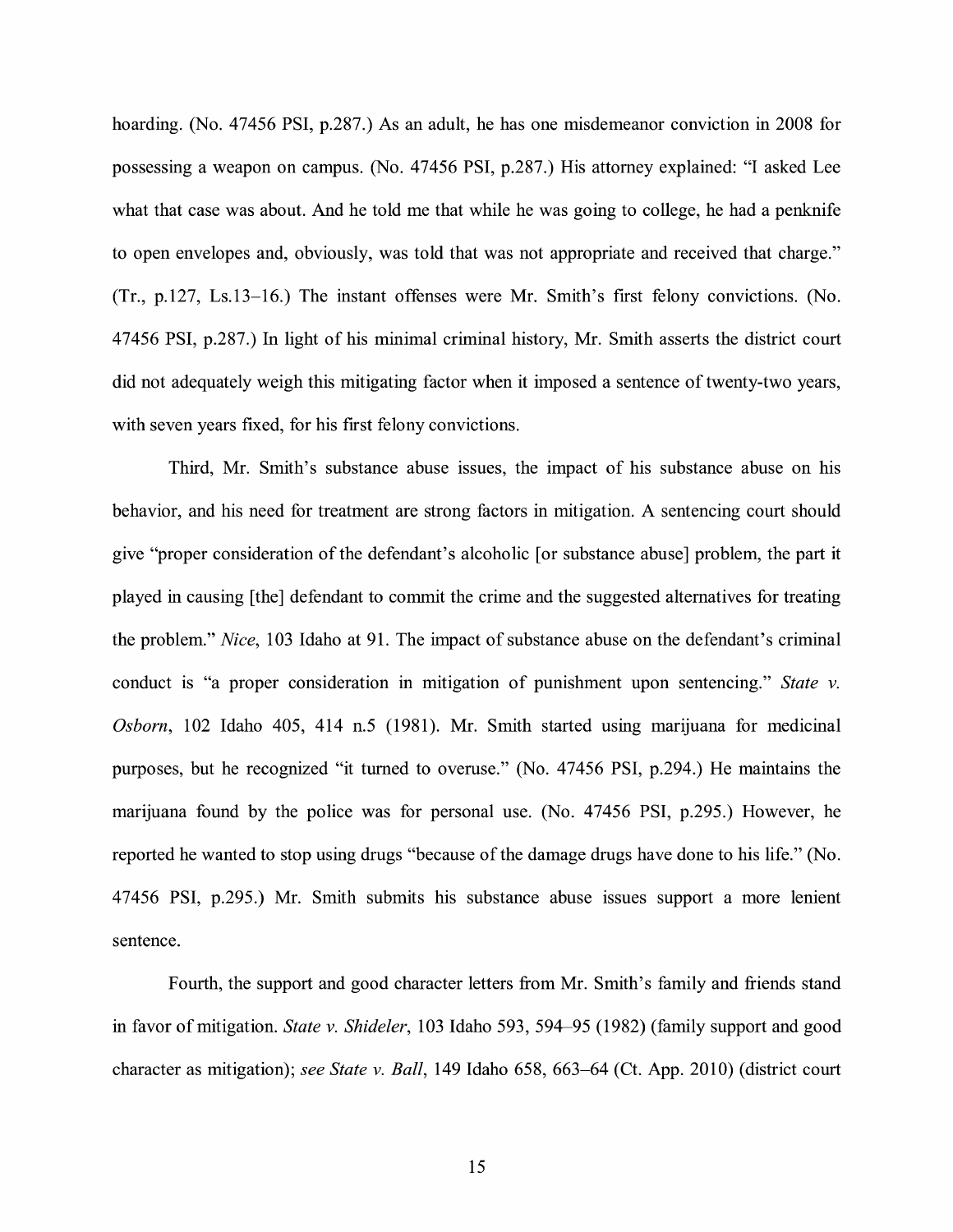considered family and friend support as mitigating circumstance). Mr. Smith's father wrote a letter to the district court that shed additional light on Mr. Smith's difficult childhood, and his father acknowledged he failed Mr. Smith due to his own alcoholism, time in prison, and estrangement. (No. 47456 PSI, pp.304-05.) Mr. Smith's father believed Mr. Smith "would not be here facing this court" if it were not for his traumatic childhood. (No. 47456 PSI, p.305.) Similarly, Mr. Smith's older brother discussed their difficult, tumultuous childhood. (No. 47455 PSI, pp.463-66.) His brother also described their mother's manic-depressive disorder and her hoarding. For example, he explained, as teenagers, they would live with mice because their mother would not let them throw anything away and the mice would hide in the decaying boxes stacked in their house. (No. 47455 PSI, p.464.) His brother also discussed Mr. Smith's prosocial hobbies and interests, such as cooking, playing Dungeons and Dragons, and Buddhism. (No. 47455 PSI, p.465.) He asked the district court to consider that Mr. Smith was "a good man at heart who has made a lot of bad decisions in life," and show leniency at sentencing. (No. 47455) PSI, pp.465-66.) One of Mr. Smith's friends also wrote a letter in support. (No. 47456 PSI, p.306.) He stated Mr. Smith was a kind, caring, and driven person. (No. 47456 PSI, p.306.) Another friend of ten years was surprised to hear of Mr. Smith's legal troubles, and he believed Mr. Smith was otherwise a well-adjusted, smart, and responsible person. (No. 47455 PSI, p.461.) He hoped the district court would show Mr. Smith some leniency because of his good character. (No. 47455 PSI, p.461.) He described Mr. Smith as a kindhearted person who would go out of his way to help others. (No. 47455 PSI, pp.461–62.) Finally, another friend wrote Mr. Smith acted with integrity and kindness toward others. (No. 47455 PSI, p.467.) These letters of support and good character support a lesser sentence for Mr. Smith.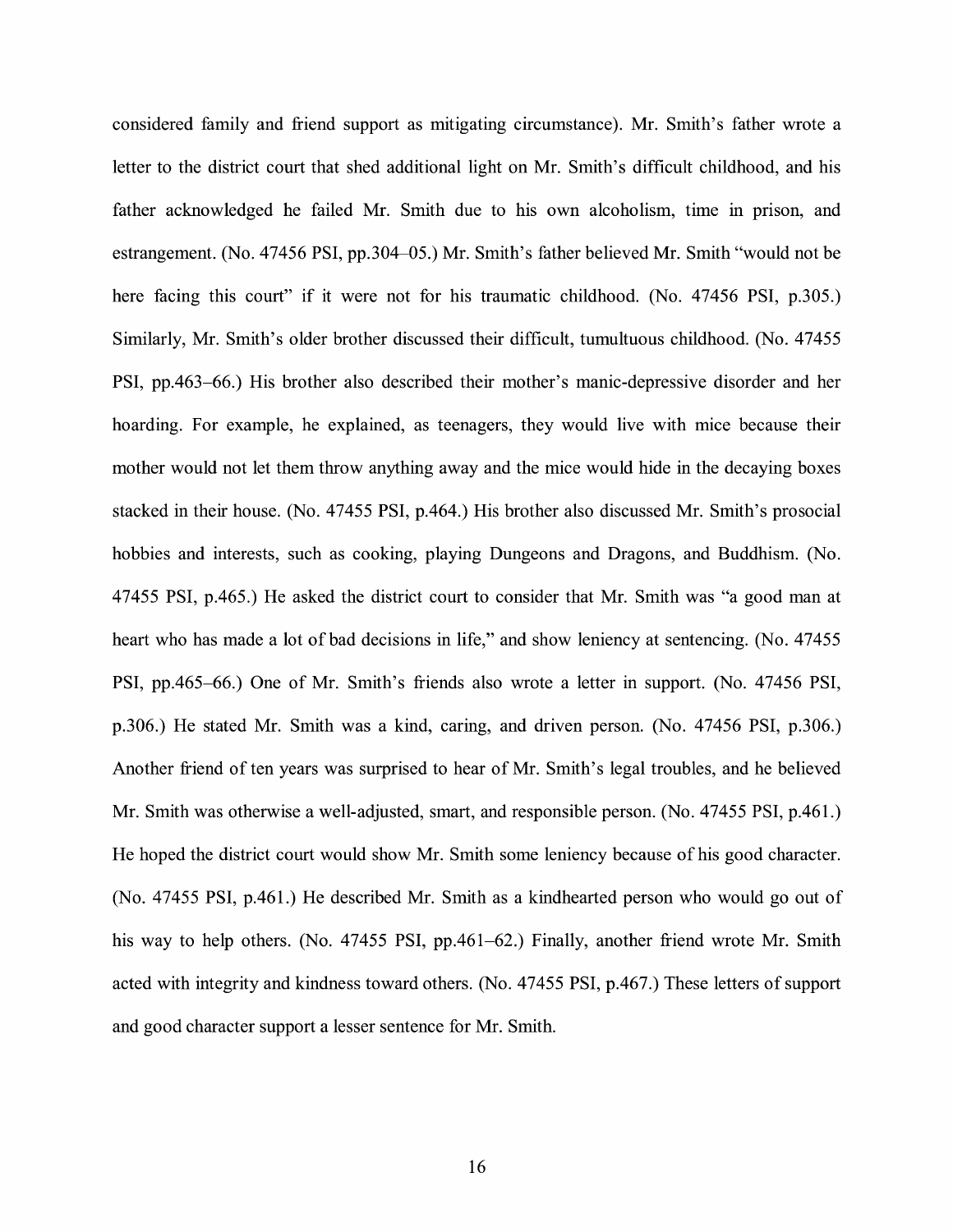Finally, Mr. Smith expressed remorse for any injuries to the police officers and accepted responsibility for the crimes. Acceptance of responsibility, remorse, and regret are all factors in favor of mitigation. *Shideler,* 103 Idaho at 595. During the presentence interview, Mr. Smith stated on the 2017 case: "After this experience, I have learned how horrid of decisions I have been making, seeing the detriment to my loved ones & the people around me. I am so very sorry my behavior has affected the community  $\&$  my family so negatively  $\&$  dramatically." (No. 47456 PSI, p.285.) On the 2018 case, Mr. Smith stated:

It wasn't my intention, ever, to hurt anyone. I don't even know how he was hurt. I know I didn't strike out at him on purpose, if that's what happened. I am, however, truly sorry he was hurt doing his job. . . . I recognize now what a poor decision that was. These two experiences have shown me just how bad my judgement has been & how selfishly I've been living. The damage these events have caused, not only to myself, but to those I hold most dear has shown me I can't continue living the way I have been.

(No. 47456 PSI, pp.285-86.) He also stated he was "remorseful" and would have never committed the crimes if he knew "how badly this would've affected my family" and that "someone would be hurt." (No. 47456 PSI, p.286.) In addition, Mr. Smith recognized his "selfish thinking" caused his recent legal troubles. (No. 47456 PSI, p.296.) He explained:

I have lost so much due to that behavior: my work, my health, my possessions, my relationships with loved ones, & now my freedom. Worst of all, while behaving poorly & making bad decisions, people were hurt. Not only was an officer hurt in the line of duty  $-$  for which, I cannot regret enough  $-$ , but the people I love  $\&$  once supported are now forced to support me  $\&$  the burdens I bear. I'm almost my rock bottom. I only want a chance to do better for myself  $\&$  my family.

(No. 47456 PSI, p.296.) Mr. Smith hoped to serve his prison sentence, pay any fines and restitution, and then start a business and rebuild his family relationships. (No. 47456 PSI, p.296.) Likewise, at the sentencing hearing, Mr. Smith again apologized to the officer and said he "truly never wanted to hurt anyone." (Tr., p.134, Ls.21-23.) He also recognized, "my actions deserve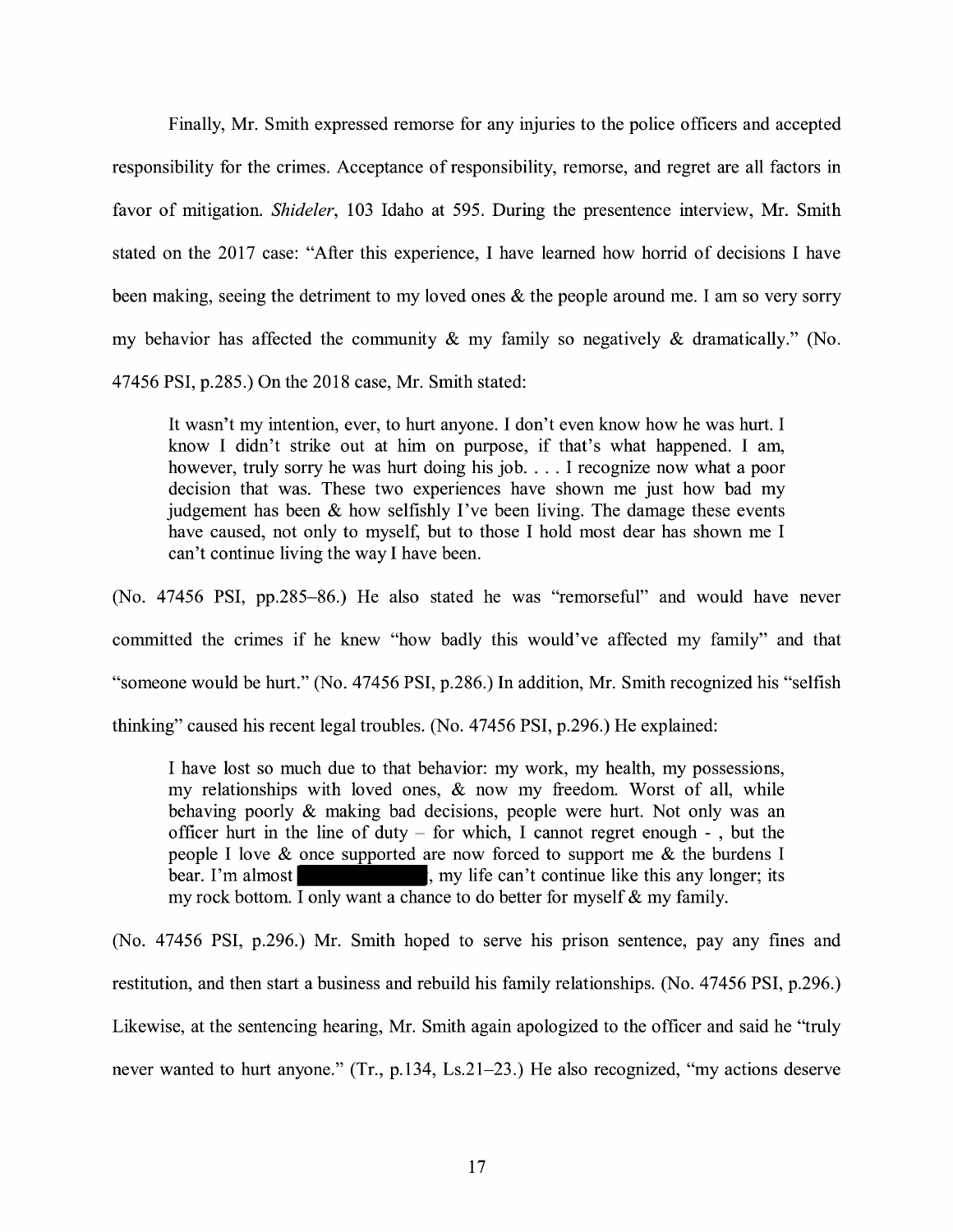punishment." (Tr., p.135, Ls.16-17.) These statements of acceptance, remorse, and regret stand in favor of mitigation.

In sum, Mr. Smith submits the district court abused its discretion by imposing an excessive sentence of twenty-two years, with seven years fixed. He asserts proper consideration of the mitigating factors in his case, including his difficult childhood, minimal criminal history, substance abuse issues, letters of support, and acceptance of responsibility and remorse, warranted a lesser sentence.

#### III.

## The District Court Abuse Its Discretion By Denying Mr. Smith's Rule 35 Motions To Reduce His Fixed Time

"A Rule 35 motion for reduction of sentence is essentially a plea for leniency, addressed to the sound discretion of the court." *State v. Carter,* 157 Idaho 900, 903 (Ct. App. 2014). In reviewing the grant or denial of a Rule 35 motion, the Court must "consider the entire record and apply the same criteria used for determining the reasonableness of the original sentence." *Id.* The Court "conduct[s] an independent review of the record, having regard for the nature of the offense, the character of the offender and the protection of the public interest." *State v. Burdett,*  134 Idaho 271, 276 (Ct. App. 2000). "Where an appeal is taken from an order refusing to reduce a sentence under Rule 35," the Court's scope of review "includes all information submitted at the original sentencing hearing and at the subsequent hearing held on the motion to reduce." *State v. Araiza,* 109 Idaho 188, 189 (Ct. App. 1985). "When presenting a Rule 35 motion, the defendant must show that the sentence is excessive in light of new or additional information subsequently provided to the district court in support of the Rule 35 motion." *State v. Huffman*, 144 Idaho 201, 203 (2007).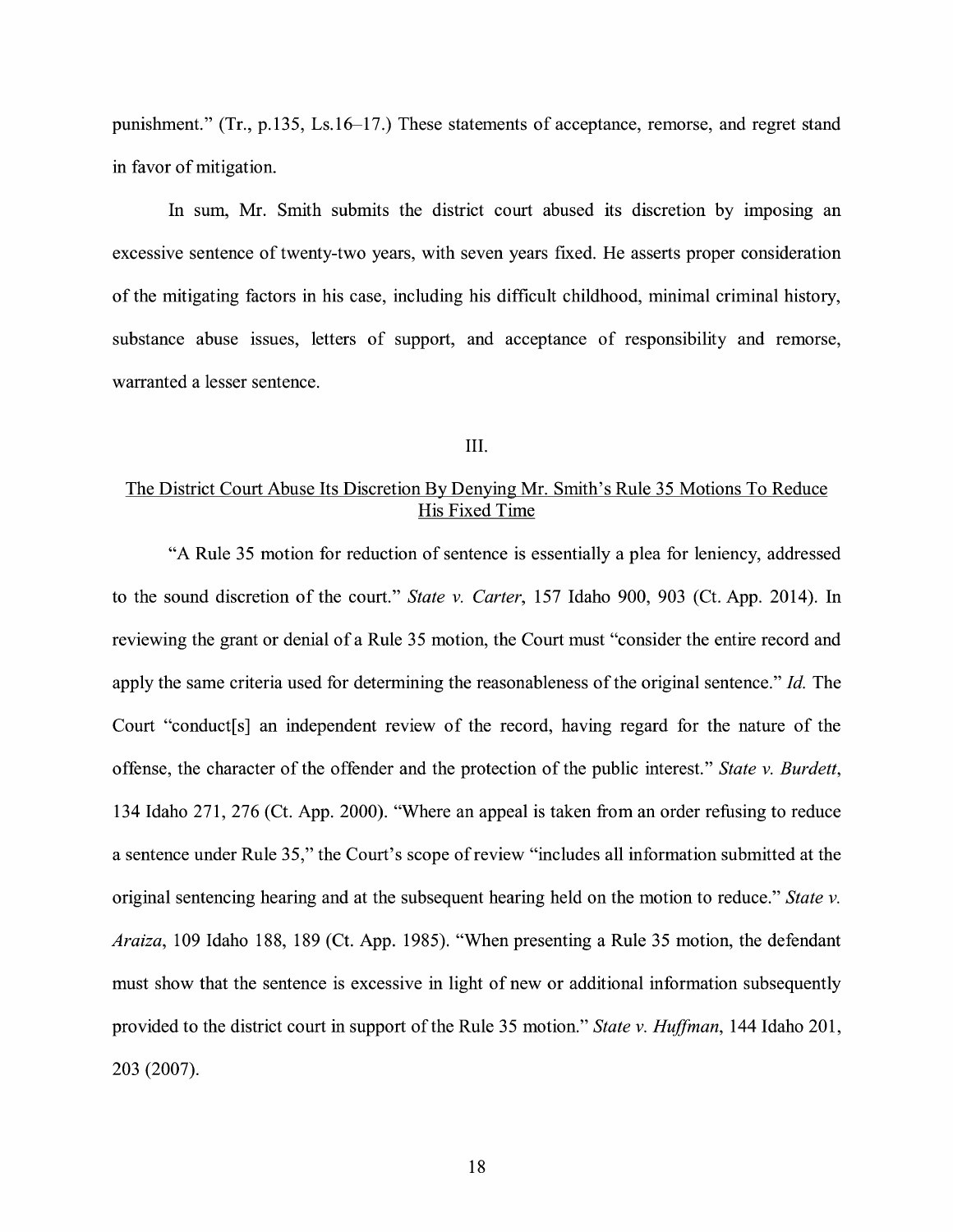Here, Mr. Smith submits the district court did not exercise reason and thus abused its discretion by denying his Rule 35 motions for a reduction in his fixed time, in light of the new and additional information presented in support of his motions. Mr. Smith provided three letters in support. First, Mr. Smith's father wrote another letter to the district court stating that he was planning to relocate to Idaho, and he would be able to help Mr. Smith find a job and stable housing. (No. 47455 R., p.101.) Second, Mr. Smith's brother wrote another letter to the district court stating that he could help Mr. Smith financially to get him back on his feet. (No. 47455 R., p.102.) His brother also wrote he ''would happily assist him on his path to become a lawabiding citizen and productive member of society once again." (No. 47455 R., p.102.) Finally, Mr. Smith wrote a letter to the district court explaining his shift in perspective and his commitment to change his lifestyle. (No. 47455 R., pp.103-05.) He stated he signed up for classes, applied to jobs, and starting writing. (No. 47455 R., p.104.) He also discussed how the reality of his prison sentence had set in, and he was actively working on improving his behavior and thinking errors to prepare for his eventual release. (No. 47455 R., pp.103-05.) These letters provided new and additional information of Mr. Smith's family support and his focus on becoming a productive member of society. Based on this new and additional information, Mr. Smith contends the district court did not exercise reason and therefore abused its discretion by denying his Rule 35 motions. He submits the district court should have reduced his fixed time.